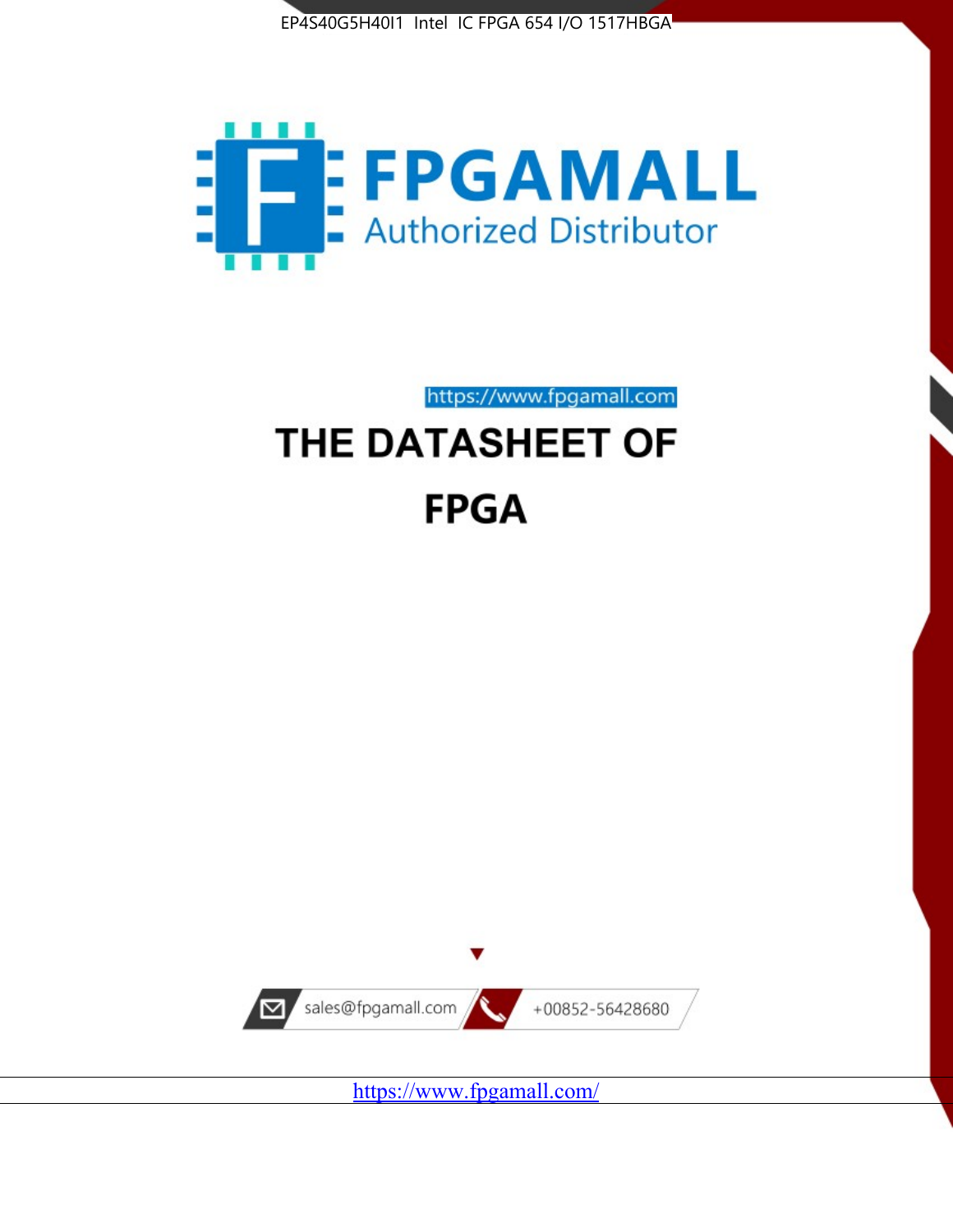EP4S40G5H40I1 Intel IC FPGA 654 I/O 1517HBGA



**SIV51001-3.5**

Altera® Stratix® IV FPGAs deliver a breakthrough level of system bandwidth and power efficiency for high-end applications, allowing you to innovate without compromise. Stratix IV FPGAs are based on the Taiwan Semiconductor Manufacturing Company (TSMC) 40-nm process technology and surpass all other high-end FPGAs, with the highest logic density, most transceivers, and lowest power requirements.

The Stratix IV device family contains three optimized variants to meet different application requirements:

- Stratix IV E (Enhanced) FPGAs—up to 813,050 logic elements (LEs), 33,294 kilobits (Kb) RAM, and 1,288 18 x 18 bit multipliers
- Stratix IV GX transceiver FPGAs—up to 531,200 LEs, 27,376 Kb RAM, 1,288 18 x 18-bit multipliers, and 48 full-duplex clock data recovery (CDR)-based transceivers at up to 8.5 Gbps
- Stratix IV GT—up to 531,200 LEs, 27,376 Kb RAM, 1,288 18 x 18-bit multipliers, and 48 full-duplex CDR-based transceivers at up to 11.3 Gbps

The complete Altera high-end solution includes the lowest risk, lowest total cost path to volume using HardCopy® IV ASICs for all the family variants, a comprehensive portfolio of application solutions customized for end-markets, and the industry leading Quartus® II software to increase productivity and performance.

For information about upcoming Stratix IV device features, refer to the *Upcoming [Stratix IV Device Features](http://www.altera.com/literature/hb/stratix-iv/uf01001.pdf?GSA_pos=2&WT.oss_r=1&WT.oss=upcoming)* document.

f For information about changes to the currently published *Stratix IV Device Handbook*, refer to the *[Addendum to the Stratix IV Device Handbook](http://www.altera.com/literature/hb/stratix-iv/stx4_siv54002.pdf)* chapter.

This chapter contains the following sections:

- "Feature Summary" on page 1–2
- "Architecture Features" on page 1–6
- "Integrated Software Platform" on page 1–19
- "Ordering Information" on page 1–19

@2016 Altera Corporation. All rights reserved. ALTERA, ARRIA, CYCLONE, HARDCOPY, MAX, MEGACORE, NIOS, QUARTUS and STRATIX words and logos are trademarks of Altera Corporation and registered in the U.S. Patent and Trademark



Stratix IV Device Handbook Volume 1 January 2016

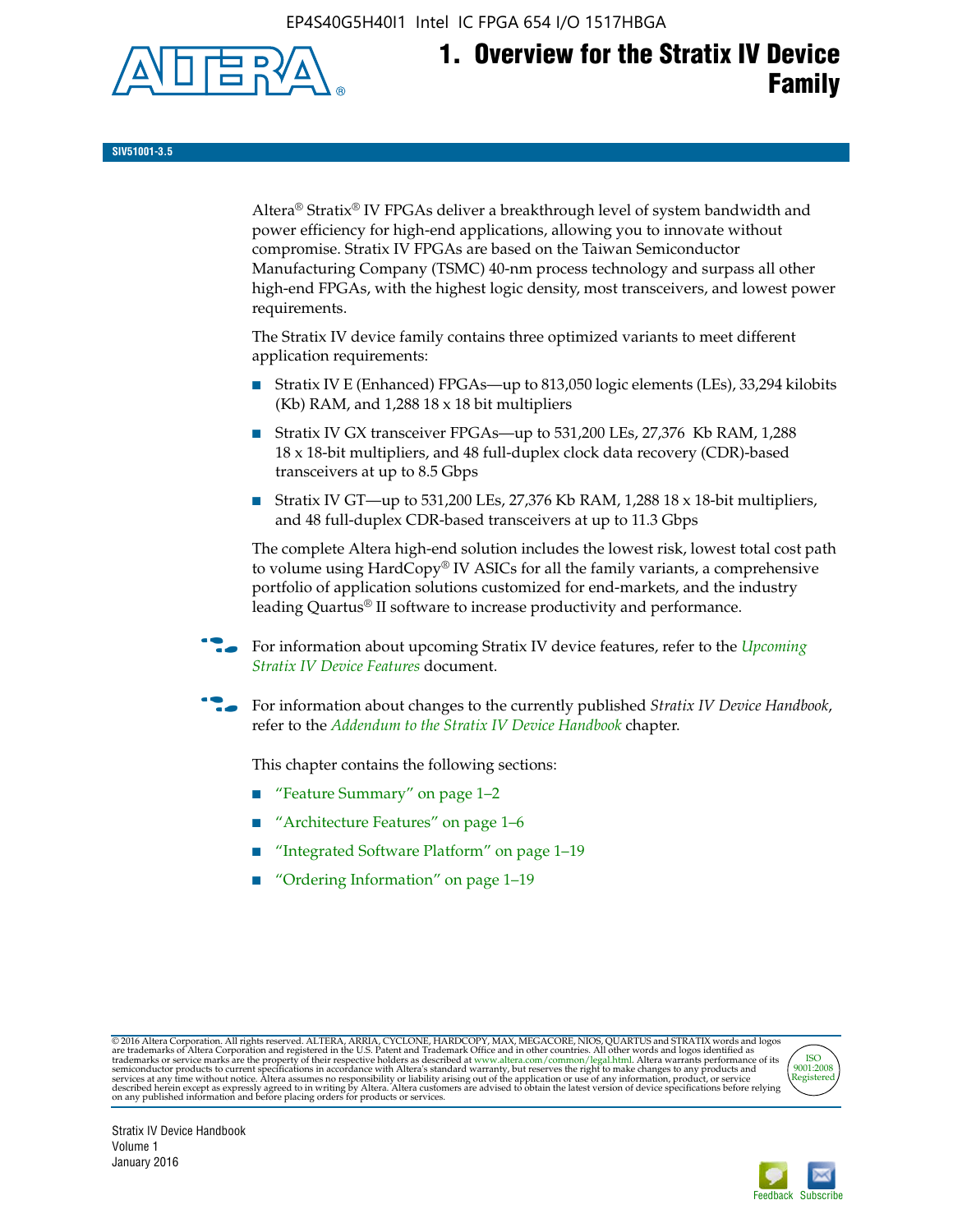# **Feature Summary**

The following list summarizes the Stratix IV device family features:

- Up to 48 full-duplex CDR-based transceivers in Stratix IV GX and GT devices supporting data rates up to 8.5 Gbps and 11.3 Gbps, respectively
- Dedicated circuitry to support physical layer functionality for popular serial protocols, such as PCI Express (PCIe) (PIPE) Gen1 and Gen2, Gbps Ethernet (GbE), Serial RapidIO, SONET/SDH, XAUI/HiGig, (OIF) CEI-6G, SD/HD/3G-SDI, Fibre Channel, SFI-5, and Interlaken
- Complete PCIe protocol solution with embedded PCIe hard IP blocks that implement PHY-MAC layer, Data Link layer, and Transaction layer functionality

**For more information, refer to the** *[IP Compiler for PCI Express User Guide](http://www.altera.com/literature/ug/ug_pci_express.pdf)***.** 

- Programmable transmitter pre-emphasis and receiver equalization circuitry to compensate for frequency-dependent losses in the physical medium
- Typical physical medium attachment (PMA) power consumption of 100 mW at 3.125 Gbps and 135 mW at 6.375 Gbps per channel
- 72,600 to 813,050 equivalent LEs per device
- 7,370 to 33,294 Kb of enhanced TriMatrix memory consisting of three RAM block sizes to implement true dual-port memory and FIFO buffers
- High-speed digital signal processing (DSP) blocks configurable as 9 x 9-bit,  $12 \times 12$ -bit,  $18 \times 18$ -bit, and  $36 \times 36$ -bit full-precision multipliers at up to 600 MHz
- Up to 16 global clocks (GCLK), 88 regional clocks (RCLK), and 132 periphery clocks (PCLK) per device
- Programmable power technology that minimizes power while maximizing device performance
- Up to 1,120 user I/O pins arranged in 24 modular I/O banks that support a wide range of single-ended and differential I/O standards
- Support for high-speed external memory interfaces including DDR, DDR2, DDR3 SDRAM, RLDRAM II, QDR II, and QDR II+ SRAM on up to 24 modular I/O banks
- High-speed LVDS I/O support with serializer/deserializer (SERDES), dynamic phase alignment (DPA), and soft-CDR circuitry at data rates up to 1.6 Gbps
- Support for source-synchronous bus standards, including SGMII, GbE, SPI-4 Phase 2 (POS-PHY Level 4), SFI-4.1, XSBI, UTOPIA IV, NPSI, and CSIX-L1
- Pinouts for Stratix IV E devices designed to allow migration of designs from Stratix III to Stratix IV E with minimal PCB impact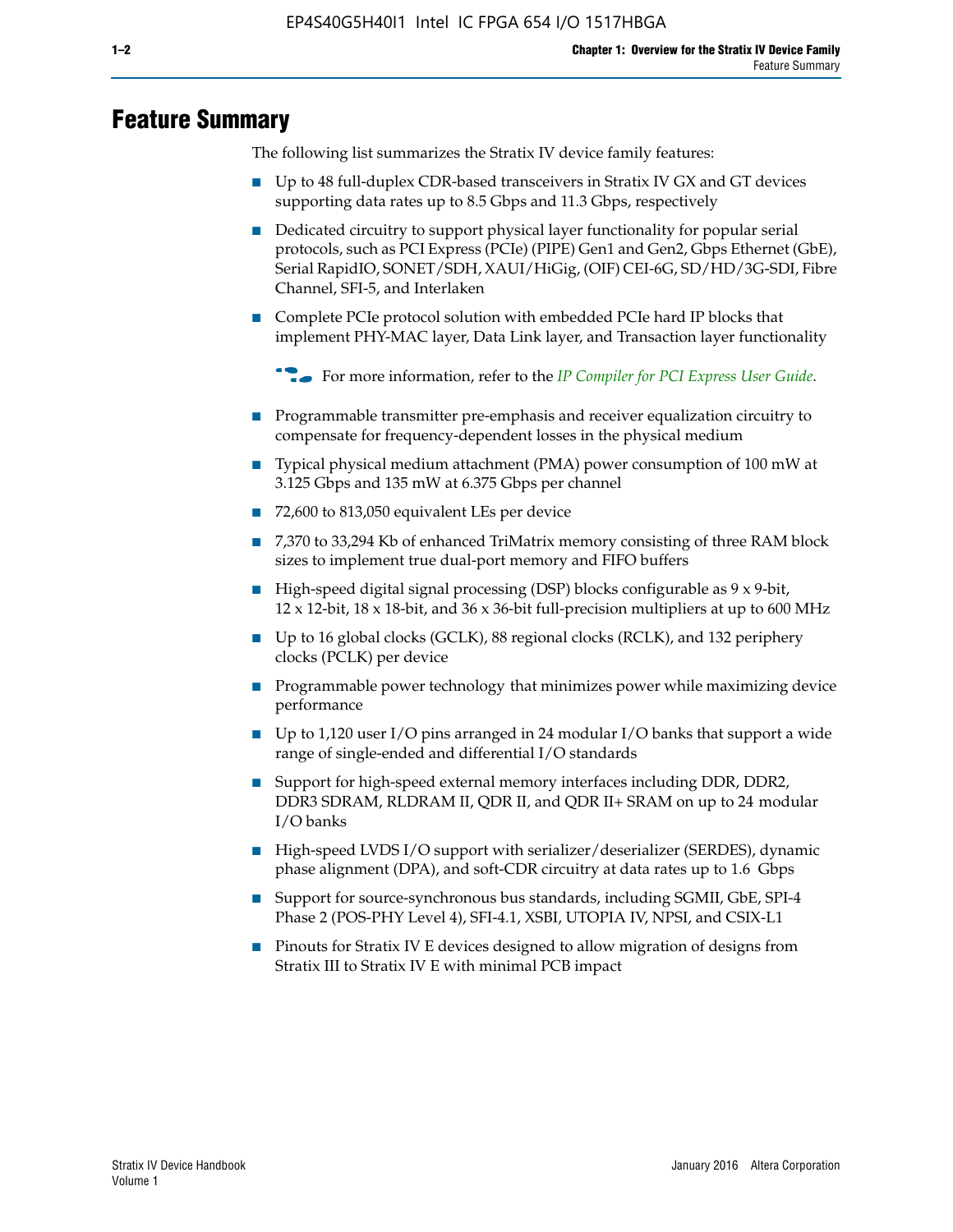# **Stratix IV GX Devices**

Stratix IV GX devices provide up to 48 full-duplex CDR-based transceiver channels per device:

- Thirty-two out of the 48 transceiver channels have dedicated physical coding sublayer (PCS) and physical medium attachment (PMA) circuitry and support data rates between 600 Mbps and 8.5 Gbps
- The remaining 16 transceiver channels have dedicated PMA-only circuitry and support data rates between 600 Mbps and 6.5 Gbps
- **1 The actual number of transceiver channels per device varies with device selection. For** more information about the exact transceiver count in each device, refer to Table 1–1 on page 1–11.
- 1 For more information about transceiver architecture, refer to the *[Transceiver](http://www.altera.com/literature/hb/stratix-iv/stx4_siv52001.pdf)  [Architecture in Stratix IV Devices](http://www.altera.com/literature/hb/stratix-iv/stx4_siv52001.pdf)* chapter.

Figure 1–1 shows a high-level Stratix IV GX chip view.

#### **Figure 1–1. Stratix IV GX Chip View** *(1)*



#### **Note to Figure 1–1:**

(1) Resource counts vary with device selection, package selection, or both.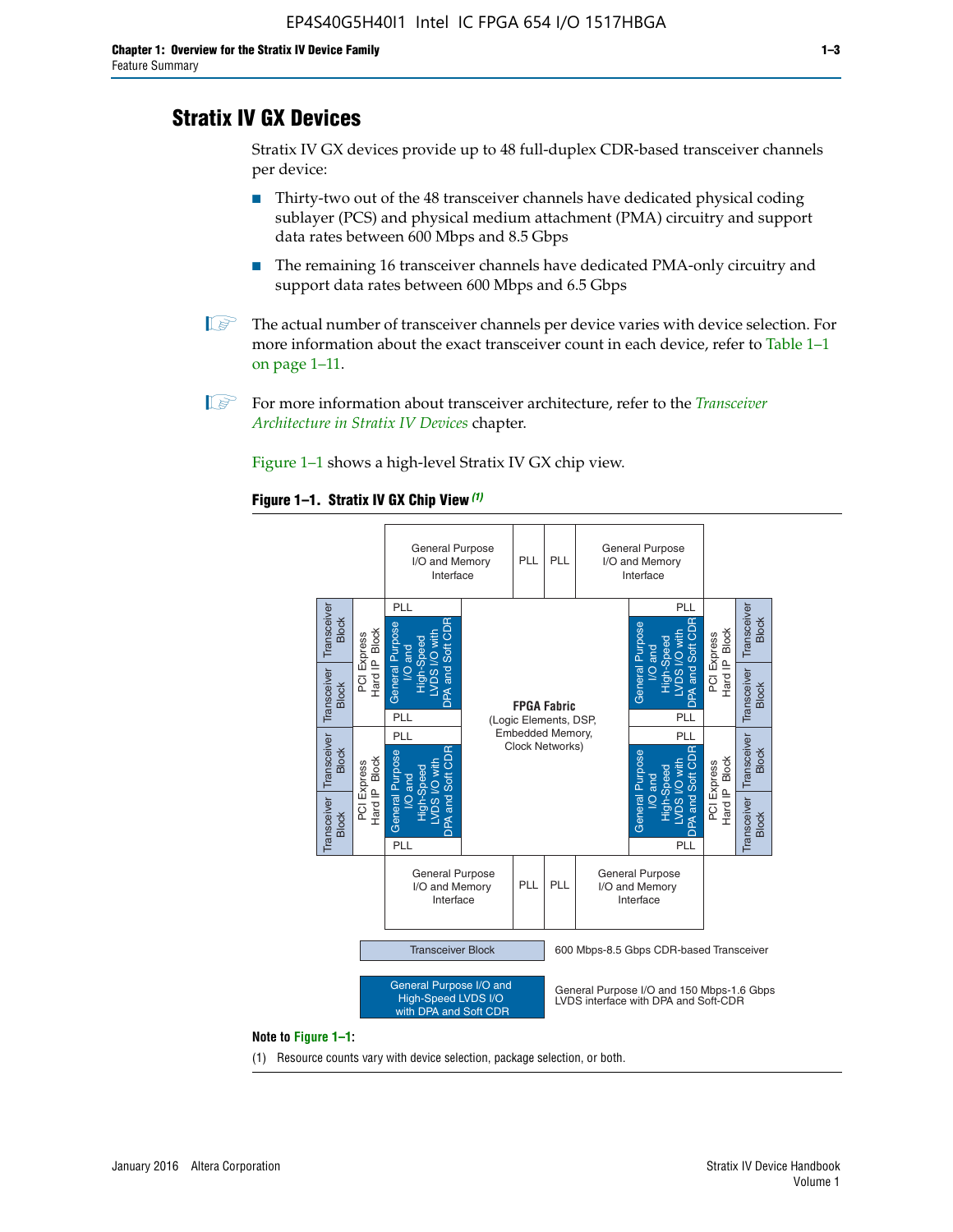# **Stratix IV E Device**

Stratix IV E devices provide an excellent solution for applications that do not require high-speed CDR-based transceivers, but are logic, user I/O, or memory intensive.

Figure 1–2 shows a high-level Stratix IV E chip view.





#### **Note to Figure 1–2:**

(1) Resource counts vary with device selection, package selection, or both.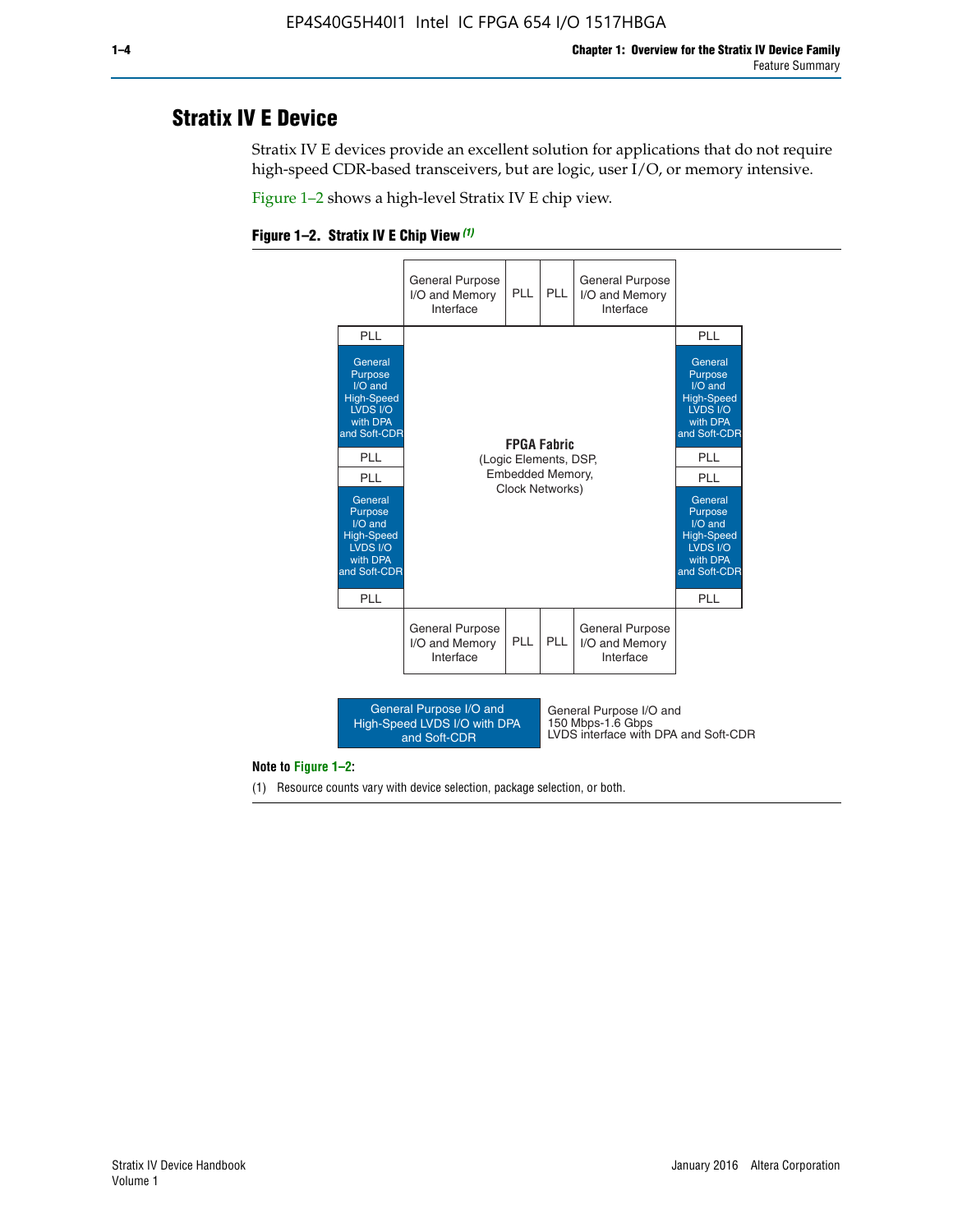# **Stratix IV GT Devices**

Stratix IV GT devices provide up to 48 CDR-based transceiver channels per device:

- Thirty-two out of the 48 transceiver channels have dedicated PCS and PMA circuitry and support data rates between 600 Mbps and 11.3 Gbps
- The remaining 16 transceiver channels have dedicated PMA-only circuitry and support data rates between 600 Mbps and 6.5 Gbps
- **1** The actual number of transceiver channels per device varies with device selection. For more information about the exact transceiver count in each device, refer to Table 1–7 on page 1–16.
- $\mathbb{I}$  For more information about Stratix IV GT devices and transceiver architecture, refer to the *[Transceiver Architecture in Stratix IV Devices](http://www.altera.com/literature/hb/stratix-iv/stx4_siv52001.pdf)* chapter.

Figure 1–3 shows a high-level Stratix IV GT chip view.

#### **Figure 1–3. Stratix IV GT Chip View** *(1)*



#### **Note to Figure 1–3:**

(1) Resource counts vary with device selection, package selection, or both.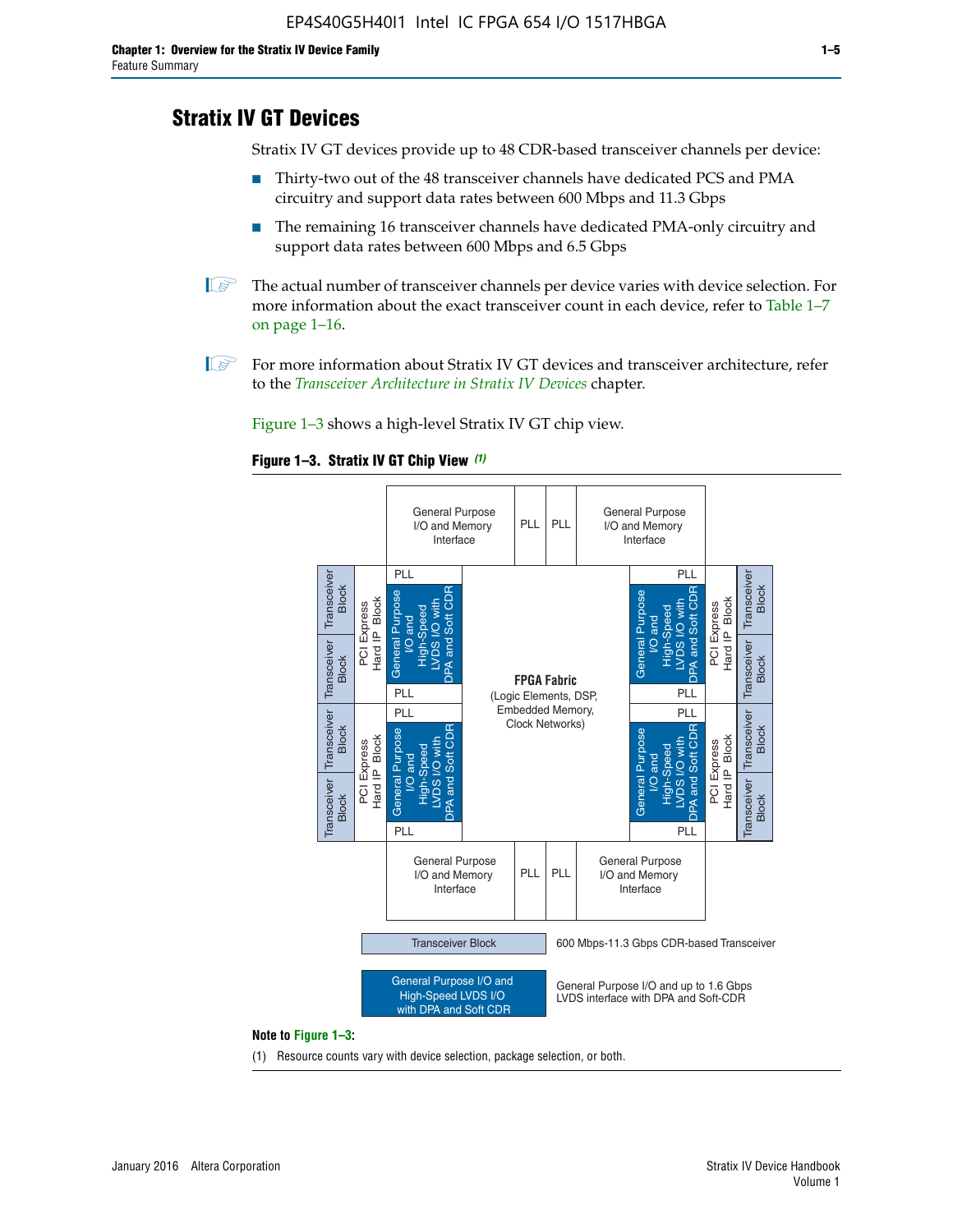# **Architecture Features**

The Stratix IV device family features are divided into high-speed transceiver features and FPGA fabric and I/O features.

 $\mathbb{I}$  The high-speed transceiver features apply only to Stratix IV GX and Stratix IV GT devices.

# **High-Speed Transceiver Features**

The following sections describe high-speed transceiver features for Stratix IV GX and GT devices.

## **Highest Aggregate Data Bandwidth**

Up to 48 full-duplex transceiver channels supporting data rates up to 8.5 Gbps in Stratix IV GX devices and up to 11.3 Gbps in Stratix IV GT devices.

# **Wide Range of Protocol Support**

Physical layer support for the following serial protocols:

- Stratix IV GX—PCIe Gen1 and Gen2, GbE, Serial RapidIO, SONET/SDH, XAUI/HiGig, (OIF) CEI-6G, SD/HD/3G-SDI, Fibre Channel, SFI-5, GPON, SAS/SATA, HyperTransport 1.0 and 3.0, and Interlaken
- Stratix IV GT—40G/100G Ethernet, SFI-S, Interlaken, SFI-5.1, Serial RapidIO, SONET/SDH, XAUI/HiGig, (OIF) CEI-6G, 3G-SDI, and Fibre Channel
- Extremely flexible and easy-to-configure transceiver data path to implement proprietary protocols
- PCIe Support
	- Complete PCIe Gen1 and Gen2 protocol stack solution compliant to PCI Express base specification 2.0 that includes PHY-MAC, Data Link, and transaction layer circuitry embedded in PCI Express hard IP blocks
	- **For more information, refer to the [PCI Express Compiler User Guide](http://www.altera.com/literature/ug/ug_pci_express.pdf).**
	- Root complex and end-point applications
	- $x1, x4,$  and  $x8$  lane configurations
	- PIPE 2.0-compliant interface
	- Embedded circuitry to switch between Gen1 and Gen2 data rates
	- Built-in circuitry for electrical idle generation and detection, receiver detect, power state transitions, lane reversal, and polarity inversion
	- 8B/10B encoder and decoder, receiver synchronization state machine, and ± 300 parts per million (ppm) clock compensation circuitry
	- Transaction layer support for up to two virtual channels (VCs)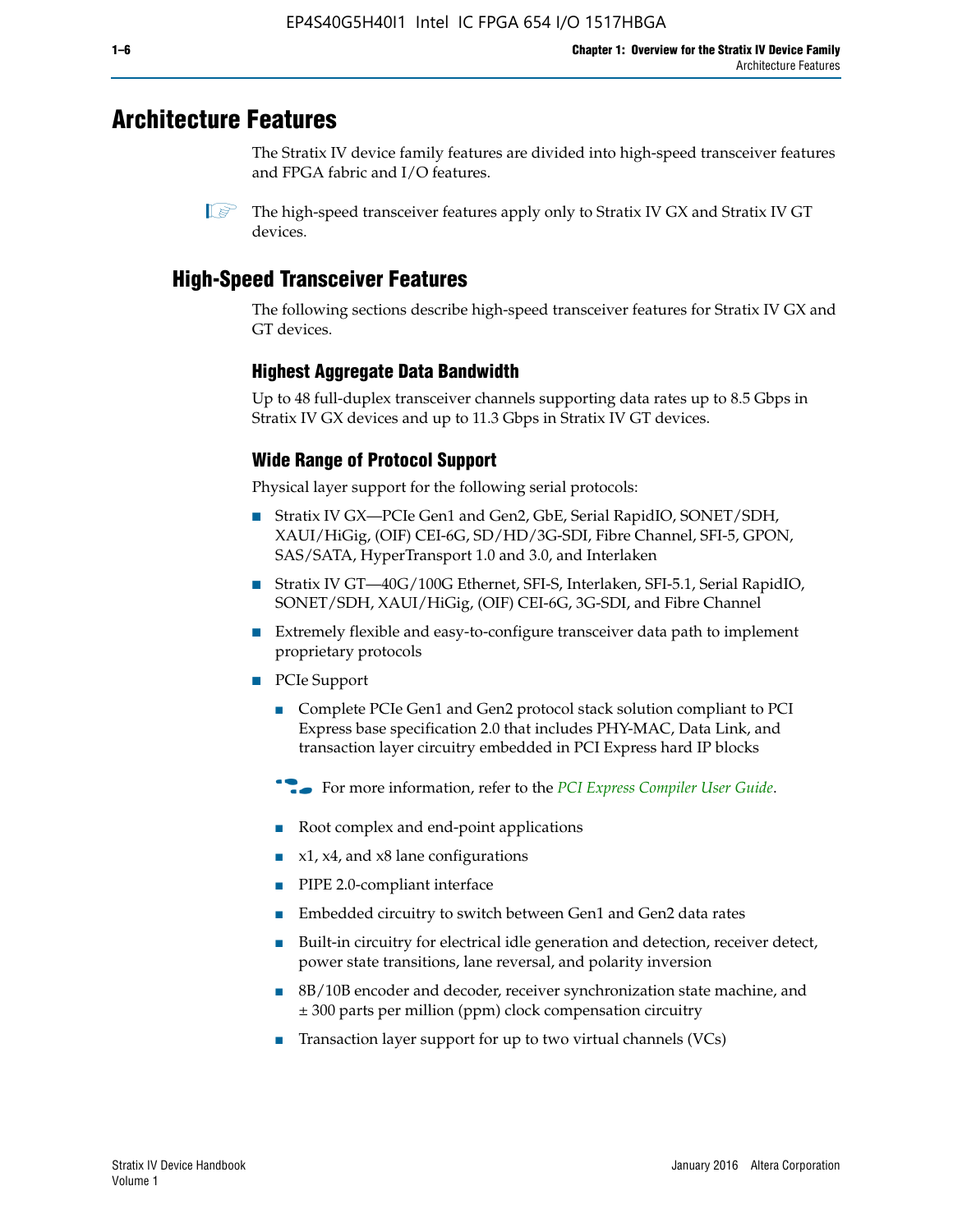- XAUI/HiGig Support
	- Compliant to IEEE802.3ae specification
	- **■** Embedded state machine circuitry to convert XGMII idle code groups  $(|11|)$ to and from idle ordered sets  $(|A|, |K|, |R|)$  at the transmitter and receiver, respectively
	- 8B/10B encoder and decoder, receiver synchronization state machine, lane deskew, and  $\pm$  100 ppm clock compensation circuitry
- GbE Support
	- Compliant to IEEE802.3-2005 specification
	- Automatic idle ordered set  $(111/112/1)$  generation at the transmitter, depending on the current running disparity
	- 8B/10B encoder and decoder, receiver synchronization state machine, and ± 100 ppm clock compensation circuitry
- Support for other protocol features such as MSB-to-LSB transmission in SONET/SDH configuration and spread-spectrum clocking in PCIe configurations

#### **Diagnostic Features**

- Serial loopback from the transmitter serializer to the receiver CDR for transceiver PCS and PMA diagnostics
- Reverse serial loopback pre- and post-CDR to transmitter buffer for physical link diagnostics
- Loopback master and slave capability in PCI Express hard IP blocks
- **For more information, refer to the** *[PCI Express Compiler User Guide](http://www.altera.com/literature/ug/ug_pci_express.pdf)***.**

## **Signal Integrity**

Stratix IV devices simplify the challenge of signal integrity through a number of chip, package, and board-level enhancements to enable efficient high-speed data transfer into and out of the device. These enhancements include:

- Programmable 3-tap transmitter pre-emphasis with up to 8,192 pre-emphasis levels to compensate for pre-cursor and post-cursor inter-symbol interference (ISI)
- Up to 900% boost capability on the first pre-emphasis post-tap
- User-controlled and adaptive 4-stage receiver equalization with up to 16 dB of high-frequency gain
- On-die power supply regulators for transmitter and receiver phase-locked loop (PLL) charge pump and voltage controlled oscillator (VCO) for superior noise immunity
- On-package and on-chip power supply decoupling to satisfy transient current requirements at higher frequencies, thereby reducing the need for on-board decoupling capacitors
- Calibration circuitry for transmitter and receiver on-chip termination (OCT) resistors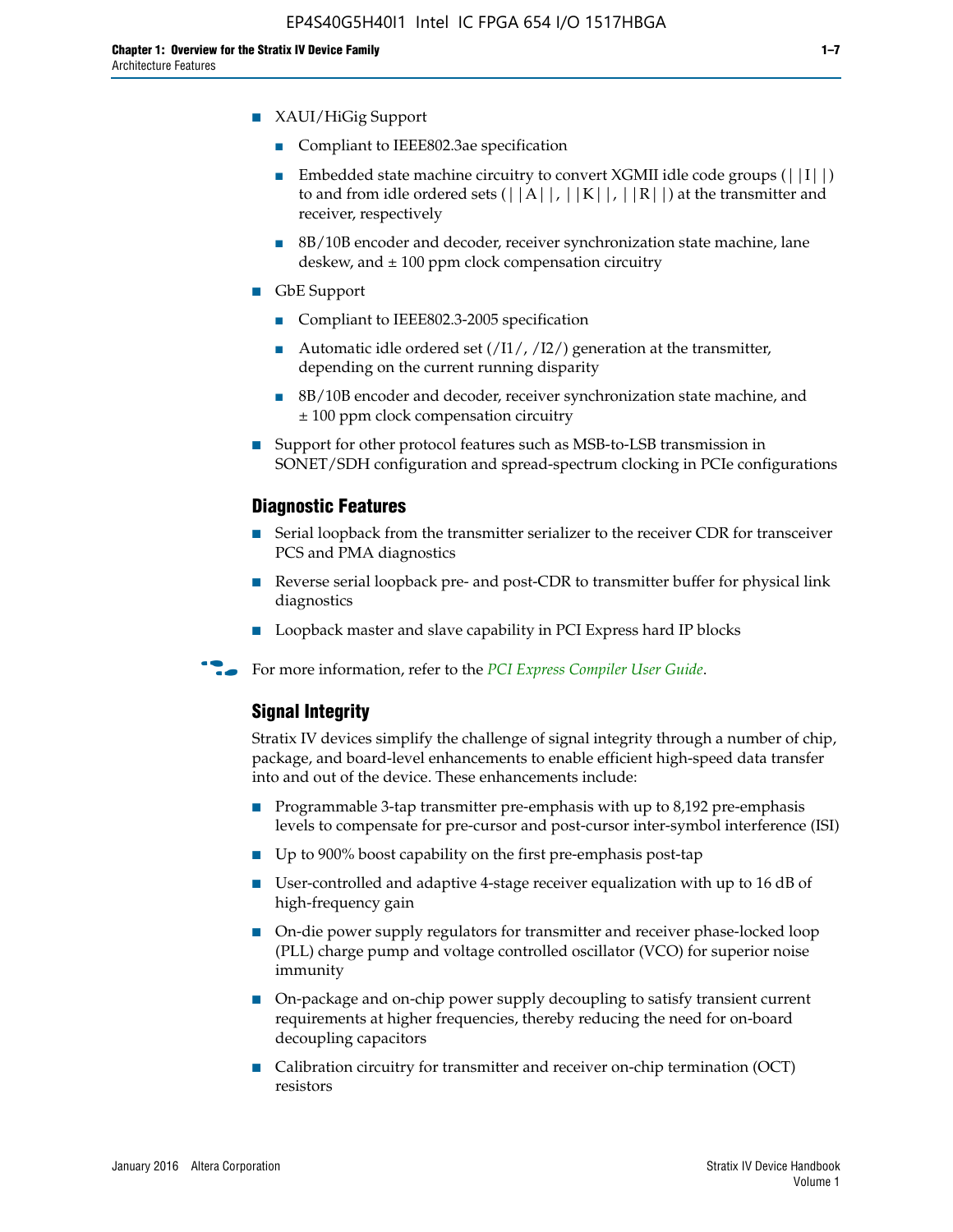# **FPGA Fabric and I/O Features**

The following sections describe the Stratix IV FPGA fabric and I/O features.

## **Device Core Features**

- Up to 531,200 LEs in Stratix IV GX and GT devices and up to 813,050 LEs in Stratix IV E devices, efficiently packed in unique and innovative adaptive logic modules (ALMs)
- Ten ALMs per logic array block (LAB) deliver faster performance, improved logic utilization, and optimized routing
- Programmable power technology, including a variety of process, circuit, and architecture optimizations and innovations
- Programmable power technology available to select power-driven compilation options for reduced static power consumption

## **Embedded Memory**

- TriMatrix embedded memory architecture provides three different memory block sizes to efficiently address the needs of diversified FPGA designs:
	- 640-bit MLAB
	- 9-Kb M9K
	- 144-Kb M144K
- Up to 33,294 Kb of embedded memory operating at up to 600 MHz
- Each memory block is independently configurable to be a single- or dual-port RAM, FIFO, ROM, or shift register

# **Digital Signal Processing (DSP) Blocks**

- Flexible DSP blocks configurable as  $9 \times 9$ -bit,  $12 \times 12$ -bit,  $18 \times 18$ -bit, and  $36 \times 36$ -bit full-precision multipliers at up to 600 MHz with rounding and saturation capabilities
- Faster operation due to fully pipelined architecture and built-in addition, subtraction, and accumulation units to combine multiplication results
- Optimally designed to support advanced features such as adaptive filtering, barrel shifters, and finite and infinite impulse response (FIR and IIR) filters

#### **Clock Networks**

- Up to 16 global clocks and 88 regional clocks optimally routed to meet the maximum performance of 800 MHz
- Up to 112 and 132 periphery clocks in Stratix IV GX and Stratix IV E devices, respectively
- Up to 66 (16 GCLK + 22 RCLK + 28 PCLK) clock networks per device quadrant in Stratix IV GX and Stratix IV GT devices
- Up to 71 (16 GCLK + 22 RCLK + 33 PCLK) clock networks per device quadrant in Stratix IV E devices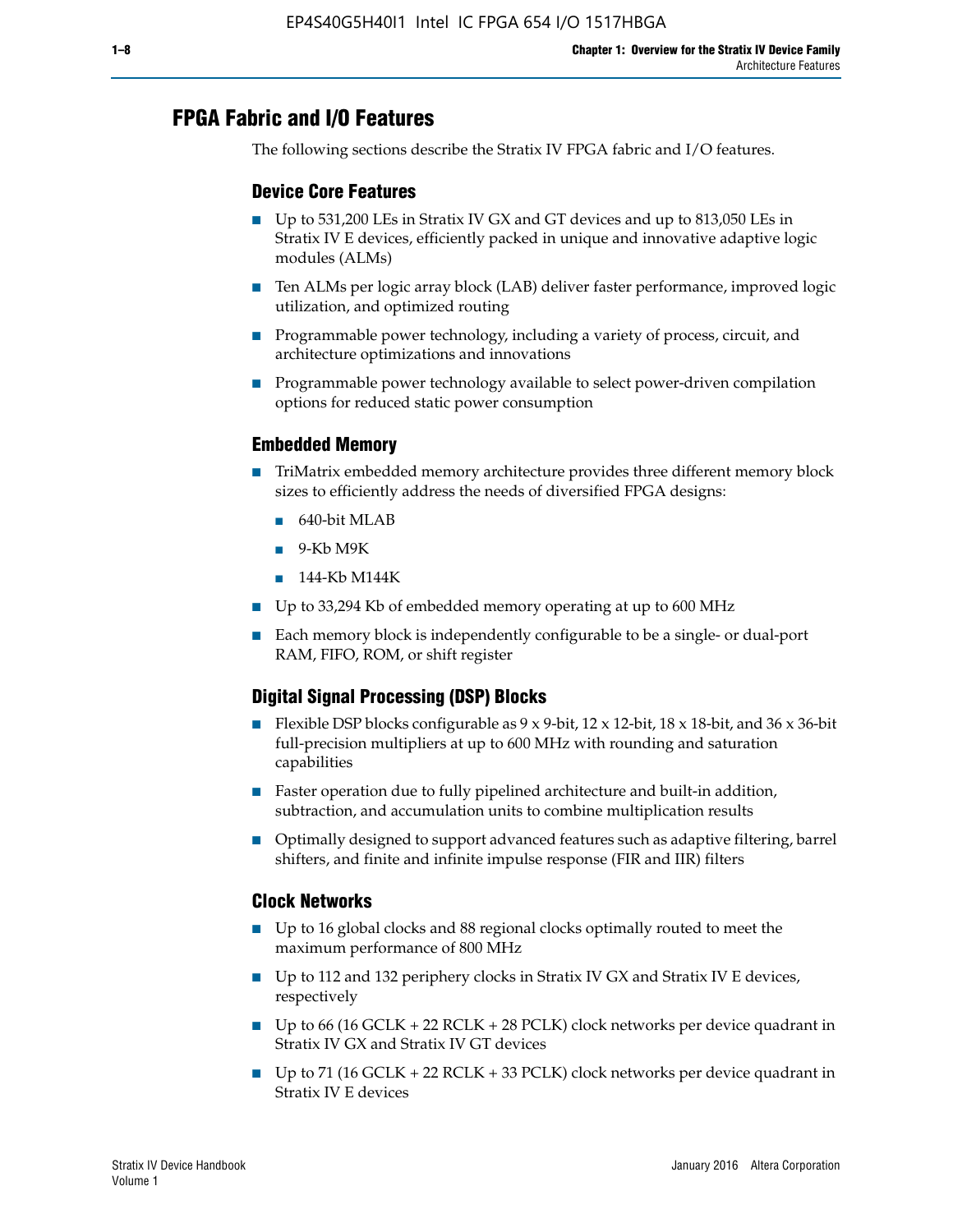# **PLLs**

- Three to 12 PLLs per device supporting spread-spectrum input tracking, programmable bandwidth, clock switchover, dynamic reconfiguration, and delay compensation
- On-chip PLL power supply regulators to minimize noise coupling

## **I/O Features**

- Sixteen to 24 modular I/O banks per device with 24 to 48 I/Os per bank designed and packaged for optimal simultaneous switching noise (SSN) performance and migration capability
- Support for a wide range of industry I/O standards, including single-ended (LVTTL/CMOS/PCI/PCIX), differential (LVDS/mini-LVDS/RSDS), voltage-referenced single-ended and differential (SSTL/HSTL Class I/II) I/O standards
- **O**n-chip series  $(R_S)$  and on-chip parallel  $(R_T)$  termination with auto-calibration for single-ended I/Os and on-chip differential  $(R_D)$  termination for differential I/Os
- Programmable output drive strength, slew rate control, bus hold, and weak pull-up capability for single-ended I/Os
- User I/O:GND: $V_{CC}$  ratio of 8:1:1 to reduce loop inductance in the package—PCB interface
- **■** Programmable transmitter differential output voltage ( $V_{OD}$ ) and pre-emphasis for high-speed LVDS I/O

## **High-Speed Differential I/O with DPA and Soft-CDR**

- Dedicated circuitry on the left and right sides of the device to support differential links at data rates from 150 Mbps to 1.6 Gbps
- Up to 98 differential SERDES in Stratix IV GX devices, up to 132 differential SERDES in Stratix IV E devices, and up to 47 differential SERDES in Stratix IV GT devices
- DPA circuitry at the receiver automatically compensates for channel-to-channel and channel-to-clock skew in source synchronous interfaces
- Soft-CDR circuitry at the receiver allows implementation of asynchronous serial interfaces with embedded clocks at up to 1.6 Gbps data rate (SGMII and GbE)

## **External Memory Interfaces**

- Support for existing and emerging memory interface standards such as DDR SDRAM, DDR2 SDRAM, DDR3 SDRAM, QDRII SRAM, QDRII+ SRAM, and RLDRAM II
- DDR3 up to 1,067 Mbps/533 MHz
- Programmable DQ group widths of 4 to 36 bits (includes parity bits)
- Dynamic OCT, trace mismatch compensation, read-write leveling, and half-rate register capabilities provide a robust external memory interface solution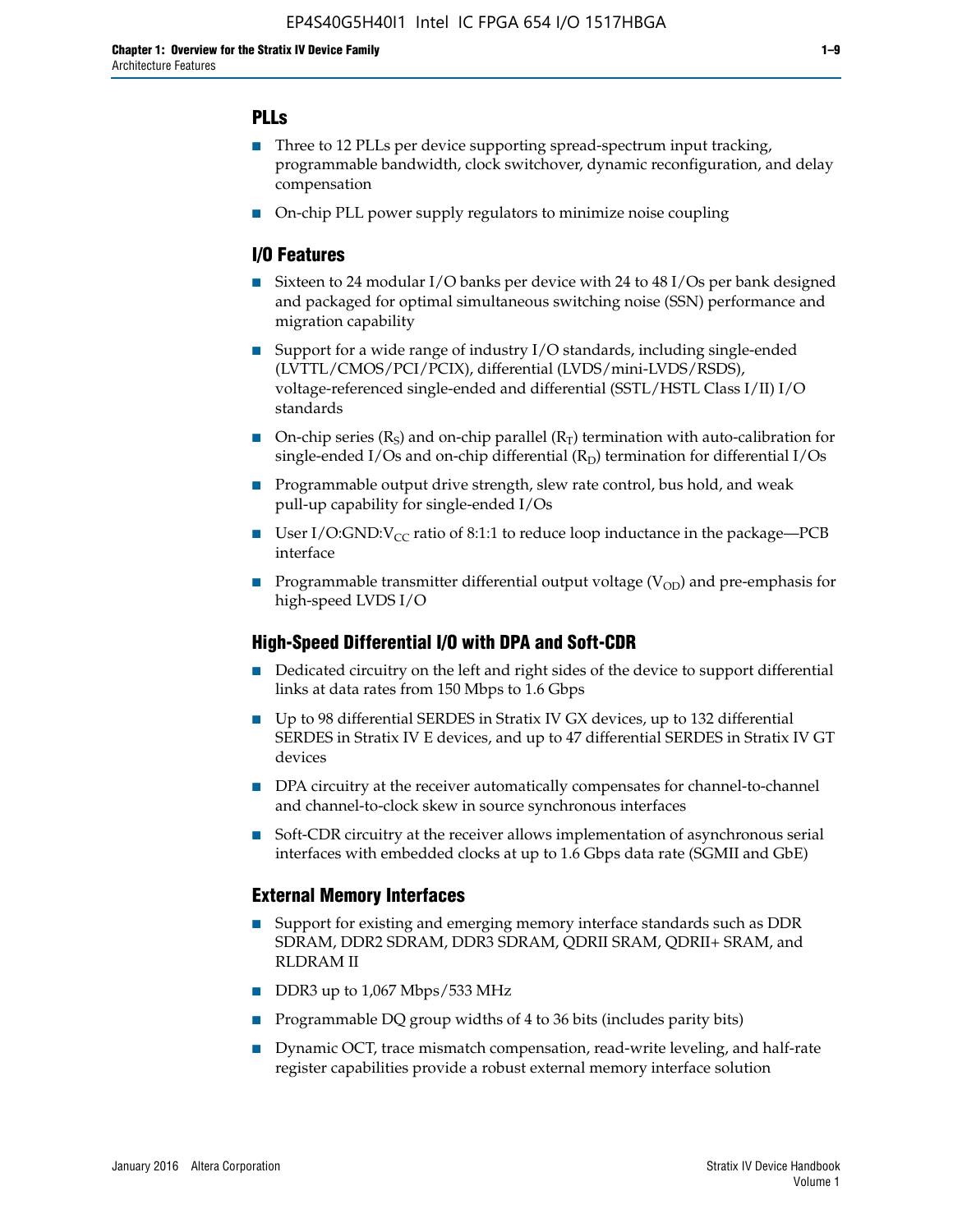## **System Integration**

- All Stratix IV devices support hot socketing
- Four configuration modes:
	- Passive Serial (PS)
	- Fast Passive Parallel (FPP)
	- Fast Active Serial (FAS)
	- JTAG configuration
- Ability to perform remote system upgrades
- 256-bit advanced encryption standard (AES) encryption of configuration bits protects your design against copying, reverse engineering, and tampering
- Built-in soft error detection for configuration RAM cells
- For more information about how to connect the PLL, external memory interfaces,  $I/O$ , high-speed differential I/O, power, and the JTAG pins to PCB, refer to the *[Stratix IV GX and Stratix IV E Device Family Pin Connection Guidelines](http://www.altera.com/literature/dp/stratix4/PCG-01005.pdf)* and the *[Stratix IV GT Device Family Pin Connection Guidelines](http://www.altera.com/literature/dp/stratix4/PCG-01006.pdf)*.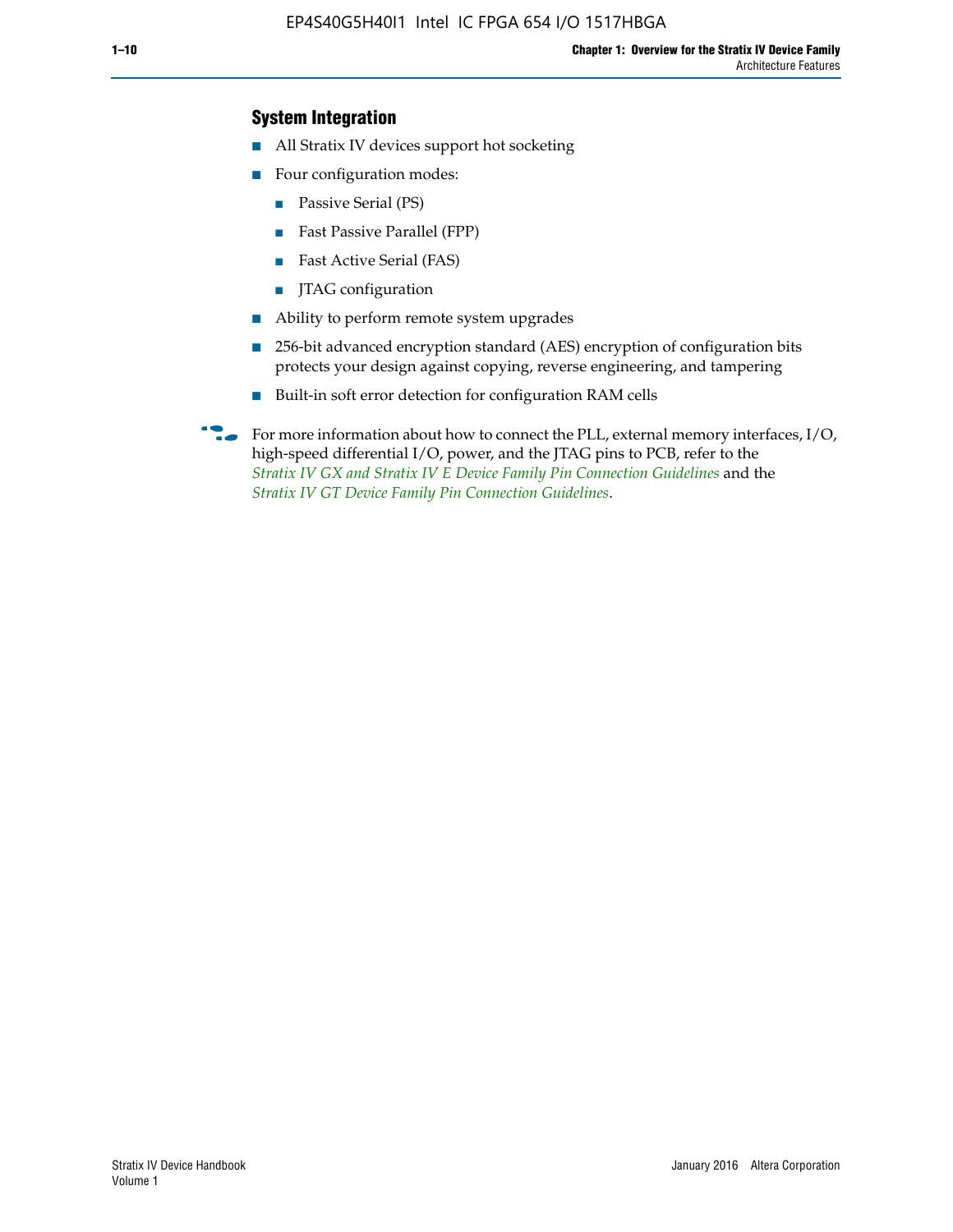#### Table 1–1 lists the Stratix IV GX device features.

# **Table 1–1. Stratix IV GX Device Features (Part 1 of 2)**

| <b>Feature</b>                                                       | EP4SGX70                       |                |                                  | <b>EP4SGX110</b> |    |                                | <b>EP4SGX180</b>               |                |       |              | <b>EP4SGX230</b>         |                          |                               |      |                | <b>EP4SGX290</b> |       |       |       |                          |                   |                | <b>EP4SGX360</b> |       |       |         | <b>EP4SGX530</b> |
|----------------------------------------------------------------------|--------------------------------|----------------|----------------------------------|------------------|----|--------------------------------|--------------------------------|----------------|-------|--------------|--------------------------|--------------------------|-------------------------------|------|----------------|------------------|-------|-------|-------|--------------------------|-------------------|----------------|------------------|-------|-------|---------|------------------|
| <b>Package</b><br><b>Option</b>                                      | F780                           | F1152          | F780                             | F1152            |    | F780                           | F1152                          |                | F1517 | F780         | F1152                    |                          | F1517                         | F780 | F1152          |                  | F1517 | F1760 | F1932 | F780                     | F1152             |                | F1517            | F1760 | F1932 | F1760   | F1932            |
| ALMs                                                                 | 29,040                         |                |                                  | 42,240           |    |                                | 70,300                         |                |       |              | 91,200                   |                          |                               |      |                | 116,480          |       |       |       |                          |                   |                | 141,440          |       |       | 212,480 |                  |
| LEs                                                                  | 72,600                         |                |                                  | 105,600          |    |                                | 175,750                        |                |       |              | 228,000                  |                          |                               |      |                | 291,200          |       |       |       |                          |                   |                | 353,600          |       |       |         | 531,200          |
| 0.6 Gbps-<br>8.5 Gbps<br>Transceivers<br>$(PMA + PCs)$<br>(1)        | $\overline{\phantom{0}}$       | 16             |                                  |                  | 16 |                                | $\qquad \qquad \longleftarrow$ | 16             | 24    |              |                          | 16                       | 24                            |      |                | 16               | 24    | 24    | 32    | $\overline{\phantom{0}}$ |                   | 16             | 24               | 24    | 32    | 24      | 32               |
| 0.6 Gbps-<br>6.5 Gbps<br><b>Transceivers</b><br>$(PMA + PCs)$<br>(1) | 8                              |                | 8                                | 16               | –  | 8                              | 16                             | -              |       | 8            | 16                       | $\overline{\phantom{0}}$ | $\overbrace{\phantom{aaaaa}}$ | 16   | 16             |                  | -     |       |       | 16                       | 16                |                |                  |       |       |         |                  |
| PMA-only<br>CMU<br>Channels<br>$(0.6$ Gbps-<br>6.5 Gbps)             | $\qquad \qquad \longleftarrow$ | 8              | $\overbrace{\phantom{12322111}}$ |                  | 8  | $\qquad \qquad \longleftarrow$ |                                | 8              | 12    | -            | $\overline{\phantom{a}}$ | 8                        | 12                            |      |                | 8                | 12    | 12    | 16    | $\overline{\phantom{0}}$ | $\hspace{0.05cm}$ | 8              | 12               | 12    | 16    | 12      | 16               |
| PCI Express<br>hard IP<br><b>Blocks</b>                              | $\mathbf{1}$                   | $\overline{2}$ |                                  | $\overline{2}$   |    | 1                              |                                | $\overline{2}$ |       | $\mathbf{1}$ |                          | $\overline{c}$           |                               |      |                | $\overline{c}$   |       |       | 4     |                          |                   | $\overline{2}$ |                  |       | 4     |         | 4                |
| High-Speed<br>LVDS<br>SERDES (up<br>to 1.6 Gbps)<br>(4)              | 28                             | 56             | 28                               | 28               | 56 | 28                             | 44                             |                | 88    | 28           | 44                       |                          | 88                            | —    | 44             |                  | 88    | 88    | 98    |                          | 44                |                | 88               | 88    | 98    | 88      | 98               |
| SPI-4.2 Links                                                        | $\mathbf{1}$                   |                |                                  | 1                |    | $\mathbf{1}$                   | $\overline{c}$                 |                | 4     | 1            | $\overline{c}$           |                          | $\overline{4}$                | —    | $\overline{2}$ |                  |       | 4     |       | $\overline{\phantom{0}}$ | $\overline{2}$    |                |                  | 4     |       |         | 4                |

**Chapter 1: Overview for the Stratix IV Device Family**

**Chapter 1: Overview for the Stratix IV Device Family**<br>Architecture Features

Architecture Features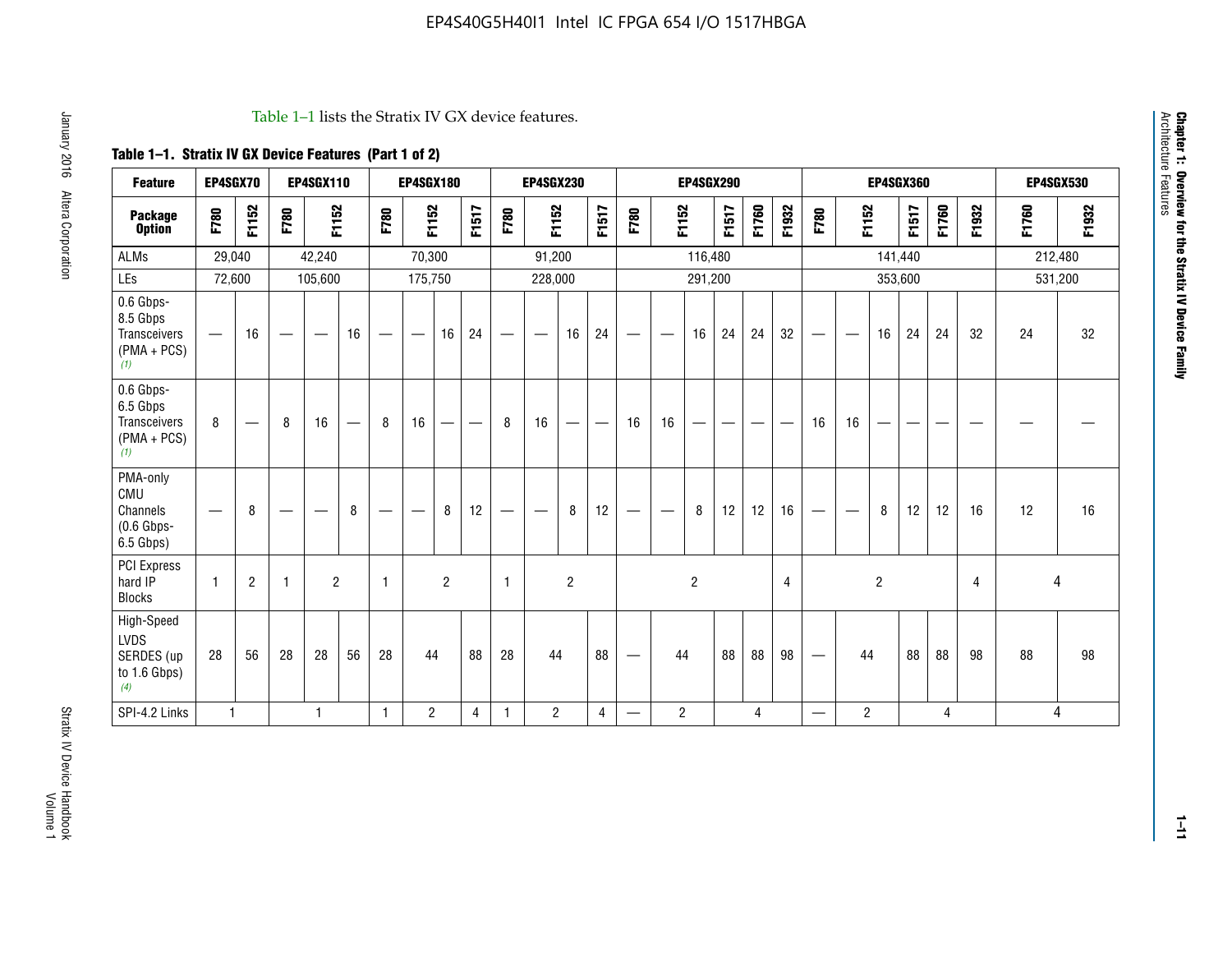**Table 1–1. Stratix IV GX Device Features (Part 2 of 2)**

| <b>Feature</b>                                       | EP4SGX70                |                        |                             | <b>EP4SGX110</b>            |                      |                             | <b>EP4SGX180</b>          |                                              |                        |                             | <b>EP4SGX230</b>            |                        |                      |                             |                             | EP4SGX290              |                      |                        |                        |                             |                             |                        | <b>EP4SGX360</b>     |                        |                        | <b>EP4SGX530</b>  |                   |
|------------------------------------------------------|-------------------------|------------------------|-----------------------------|-----------------------------|----------------------|-----------------------------|---------------------------|----------------------------------------------|------------------------|-----------------------------|-----------------------------|------------------------|----------------------|-----------------------------|-----------------------------|------------------------|----------------------|------------------------|------------------------|-----------------------------|-----------------------------|------------------------|----------------------|------------------------|------------------------|-------------------|-------------------|
| <b>Package</b><br><b>Option</b>                      | F780                    | F1152                  | F780                        | F1152                       |                      | F780                        | F1152                     |                                              | F1517                  | F780                        | F1152                       |                        | F1517                | F780                        | F1152                       |                        | F1517                | F1760                  | F1932                  | F780                        | F1152                       |                        | F1517                | F1760                  | F1932                  | F1760             | F1932             |
| M9K Blocks<br>(256x)<br>36 bits)                     | 462                     |                        |                             | 660                         |                      |                             | 950                       |                                              |                        |                             | 1,235                       |                        |                      |                             |                             | 936                    |                      |                        |                        |                             |                             | 1,248                  |                      |                        |                        | 1,280             |                   |
| M144K<br>Blocks<br>(2048 x<br>72 bits)               | 16                      |                        |                             | 16                          |                      |                             | 20                        |                                              |                        |                             | 22                          |                        |                      |                             |                             | 36                     |                      |                        |                        |                             |                             | 48                     |                      |                        |                        | 64                |                   |
| <b>Total Memory</b><br>(MLAB+M9K<br>+M144K) Kb       | 7,370                   |                        |                             | 9,564                       |                      |                             | 13,627                    |                                              |                        |                             | 17,133                      |                        |                      |                             |                             | 17,248                 |                      |                        |                        |                             |                             | 22,564                 |                      |                        |                        | 27,376            |                   |
| Embedded<br><b>Multipliers</b><br>$18 \times 18$ (2) | 384                     |                        |                             | 512                         |                      |                             | 920                       |                                              |                        |                             | 1,288                       |                        |                      |                             |                             | 832                    |                      |                        |                        |                             |                             | 1,040                  |                      |                        | 1,02<br>4              | 1,024             |                   |
| PLLs                                                 | 3                       | 4                      | 3                           | 4                           |                      | 3                           | 6                         |                                              | 8                      | 3                           | 6                           |                        | 8                    | 4                           | 6                           |                        | 8                    | 12                     | 12                     | 4                           | 6                           |                        | 8                    | 12                     | 12                     | 12                | 12                |
| User I/Os $(3)$                                      | 372                     | 488                    | 372                         | 372                         | 48<br>8              | 372                         | 56<br>4                   | 56<br>4                                      | 74<br>$\overline{4}$   | 372                         | 564                         | 56<br>4                | 74<br>$\overline{4}$ | 289                         | 564                         | 56<br>4                | 74<br>4              | 88<br>0                | 92<br>$\mathbf 0$      | 289                         | 564                         | 56<br>4                | 74<br>4              | 88<br>0                | 920                    | 880               | 920               |
| Speed Grade<br>(fastest to<br>slowest) (5)           | $-2x,$<br>$-3,$<br>$-4$ | $-2,$<br>$-3,$<br>$-4$ | $-2\times$<br>$-3,$<br>$-4$ | $-2\times$<br>$-3,$<br>$-4$ | $-2,$<br>-3,<br>$-4$ | $-2\times$<br>$-3,$<br>$-4$ | $-2$<br>×,<br>$-3,$<br>-4 | $-2$<br>$\,$<br>$-3$<br>$\mathbf{r}$<br>$-4$ | $-2,$<br>$-3,$<br>$-4$ | $-2\times$<br>$-3,$<br>$-4$ | $-2\times$<br>$-3,$<br>$-4$ | $-2,$<br>$-3,$<br>$-4$ | $-2,$<br>-3,<br>$-4$ | $-2\times$<br>$-3,$<br>$-4$ | $-2\times$<br>$-3,$<br>$-4$ | $-2,$<br>$-3,$<br>$-4$ | $-2,$<br>-3,<br>$-4$ | $-2,$<br>$-3,$<br>$-4$ | $-2,$<br>$-3,$<br>$-4$ | $-2\times$<br>$-3,$<br>$-4$ | $-2\times$<br>$-3,$<br>$-4$ | $-2,$<br>$-3,$<br>$-4$ | $-2,$<br>-3,<br>$-4$ | $-2,$<br>$-3,$<br>$-4$ | $-2,$<br>$-3,$<br>$-4$ | $-2, -3,$<br>$-4$ | $-2, -3,$<br>$-4$ |

#### **Notes to Table 1–1:**

(1) The total number of transceivers is divided equally between the left and right side of each device, except for the devices in the F780 package. These devices have eight transceiver channels located only on the right side of the device.

- (2) Four multiplier adder mode.
- (3) The user I/Os count from pin-out files includes all general purpose I/O, dedicated clock pins, and dual purpose configuration pins. Transceiver pins and dedicated configuration pins are not included in the pin count.
- (4) Total pairs of high-speed LVDS SERDES take the lowest channel count of  $R_X/T_X$ .
- (5) The difference between the Stratix IV GX devices in the –2 and –2x speed grades is the number of available transceiver channels. The –2 device allows you to use the transceiver CMU blocks as transceiver channels. The –2x device does NOT allow you to use the CMU blocks as transceiver channels. In addition to the reduction of available transceiver channels in the Stratix IV GX –2x device, the data rates in the –2x device are limited to 6.5 Gbps.

January 2016 Altera Corporation

Altera Corporation

January 2016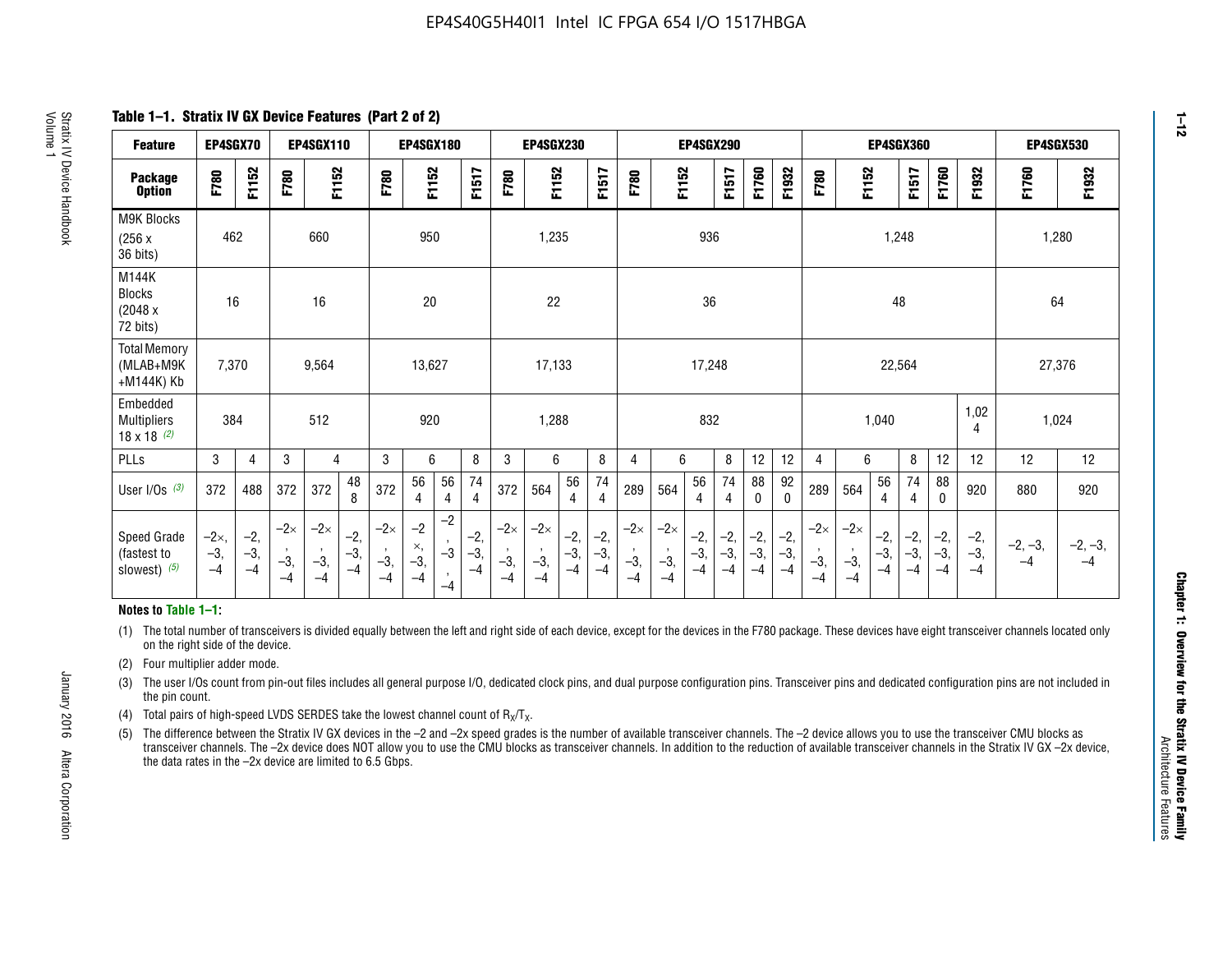Table 1–2 lists the Stratix IV GX device package options.

#### **Table 1–2. Stratix IV GX Device Package Options** *(1)***,** *(2)*

| <b>Device</b> |             | <b>F780</b><br>(29 mm x 29 mm) $(6)$ | F1152<br>$(35 \, \text{mm} \times 35 \, \text{mm})$<br>(6) |             | <b>F1152</b><br>$(35$ mm x 35 mm) $(5)$ , $(7)$ | F1517<br>(40 mm x 40 mm)<br>$(5)$ $(7)$ | F1760<br>$(42.5 \text{ mm} \times 42.5 \text{ mm})$<br>$\boldsymbol{u}$ | F1932<br>$(45 \, \text{mm} \times 45 \, \text{mm})$<br>(7) |
|---------------|-------------|--------------------------------------|------------------------------------------------------------|-------------|-------------------------------------------------|-----------------------------------------|-------------------------------------------------------------------------|------------------------------------------------------------|
| EP4SGX70      | <b>DF29</b> |                                      |                                                            | <b>HF35</b> |                                                 |                                         |                                                                         |                                                            |
| EP4SGX110     | <b>DF29</b> |                                      | <b>FF35</b>                                                | <b>HF35</b> |                                                 |                                         |                                                                         |                                                            |
| EP4SGX180     | DF29        |                                      | FF35                                                       |             | <b>HF35</b>                                     | KF40                                    |                                                                         |                                                            |
| EP4SGX230     | <b>DF29</b> |                                      | FF35                                                       |             | <b>HF35</b>                                     | KF40                                    |                                                                         |                                                            |
| EP4SGX290     |             | FH29 $(3)$                           | FF35                                                       |             | <b>HF35</b>                                     | KF40                                    | KF43                                                                    | <b>NF45</b>                                                |
| EP4SGX360     |             | FH29 $(3)$                           | <b>FF35</b>                                                |             | <b>HF35</b>                                     | KF40                                    | KF43                                                                    | <b>NF45</b>                                                |
| EP4SGX530     |             |                                      |                                                            |             | HH35 $(4)$                                      | KH40 (4)                                | KF43                                                                    | <b>NF45</b>                                                |

#### **Notes to Table 1–2:**

(1) Device packages in the same column and marked under the same arrow sign have vertical migration capability.

(2) Use the Pin Migration Viewer in the Pin Planner to verify the pin migration compatibility when migrating devices. For more information, refer to *[I/O Management](http://www.altera.com/literature/hb/qts/qts_qii52013.pdf)* in the *Quartus II Handbook, Volume 2*.

(3) The 780-pin EP4SGX290 and EP4SGX360 devices are available only in 33 mm x 33 mm Hybrid flip chip package.

(4) The 1152-pin and 1517-pin EP4SGX530 devices are available only in 42.5 mm x 42.5 mm Hybrid flip chip packages.

(5) When migrating between hybrid and flip chip packages, there is an additional keep-out area. For more information, refer to the *[Package Information Datasheet for Altera Devices](http://www.altera.com/literature/ds/dspkg.pdf)*.

(6) Devices listed in this column are available in –2x, –3, and –4 speed grades. These devices do not have on-package decoupling capacitors.

(7) Devices listed in this column are available in –2, –3, and –4 speed grades. These devices have on-package decoupling capacitors. For more information about on-package decoupling capacitor value in each device, refer to Table 1–3.

 $\mathbb{L}$ s On-package decoupling reduces the need for on-board or PCB decoupling capacitors by satisfying the transient current requirements at higher frequencies. The *[Power Delivery Network](http://www.altera.com/literature/ug/pdn_tool_stxiv.zip)* design tool for Stratix IV devices accounts for the on-package decoupling and reflects the reduced requirements for PCB decoupling capacitors.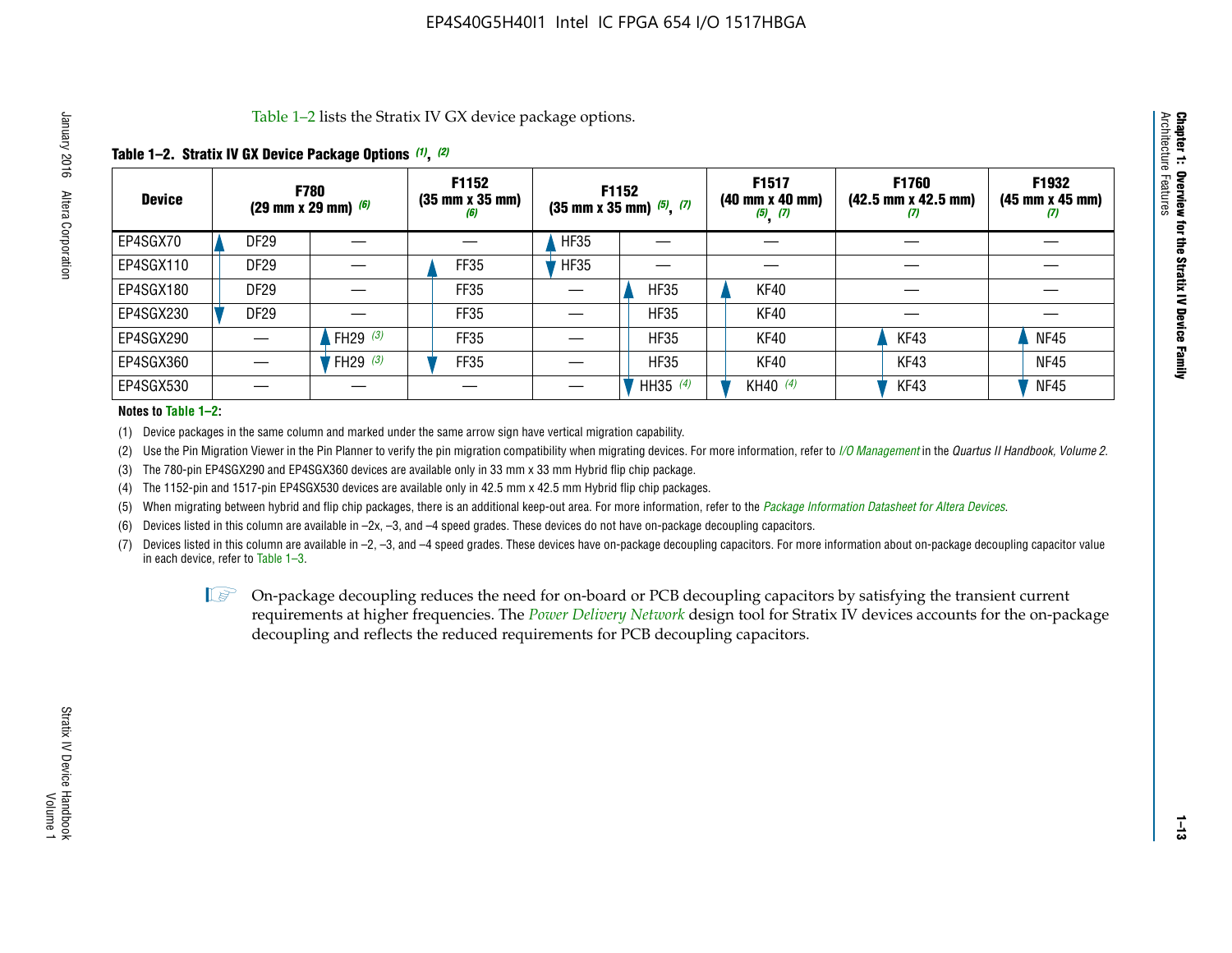|  |  | Table 1-3. Stratix IV GX Device On-Package Decoupling Information (1) |  |  |
|--|--|-----------------------------------------------------------------------|--|--|
|--|--|-----------------------------------------------------------------------|--|--|

| <b>Ordering Information</b> |                     | <b>V<sub>cc</sub></b>               | V <sub>ccio</sub>    | V <sub>CCL GXB</sub>         | V <sub>CCA_L/R</sub> | V <sub>CCT</sub> and V <sub>CCR</sub> (Shared)   |
|-----------------------------|---------------------|-------------------------------------|----------------------|------------------------------|----------------------|--------------------------------------------------|
| EP4SGX70                    | <b>HF35</b>         | $2\times1$ uF + $2\times470$ nF     | 10nF per bank $(2)$  | 100nF per transceiver block  | 100 <sub>n</sub> F   | $1 \times 470$ nF + $1 \times 47$ nF per side    |
| EP4SGX110                   | <b>HF35</b>         | $2\times1$ uF + $2\times470$ nF     | 10nF per bank $(2)$  | 100nF per transceiver block  | 100 <sub>n</sub> F   | $1\times470$ nF + $1\times47$ nF per side        |
| EP4SGX180                   | <b>HF35</b><br>KF40 | $2\times1$ uF + $2\times470$ nF     | 10nF per bank $(2)$  | 100nF per transceiver block  | 100 <sub>n</sub> F   | $1 \times 470$ nF + $1 \times 47$ nF per side    |
| EP4SGX230                   | <b>HF35</b><br>KF40 | $2 \times 1$ uF + $2 \times 470$ nF | 10 nF per bank $(2)$ | 100 nF per transceiver block | 100 nF               | $1 \times 470$ nF + $1 \times 47$ nF<br>per side |
|                             | <b>HF35</b><br>KF40 |                                     |                      |                              |                      | $1 \times 470$ nF + $1 \times 47$ nF             |
| EP4SGX290                   | KF43<br><b>NF45</b> | $4 \times 1$ uF + $4 \times 470$ nF | 10 nF per bank $(2)$ | 100 nF per transceiver block | 100nF                | per side                                         |
|                             | <b>HF35</b><br>KF40 |                                     |                      |                              |                      | $1 \times 470$ nF + $1 \times 47$ nF             |
| EP4SGX360                   | KF43<br><b>NF45</b> | $4 \times 1$ uF + $4 \times 470$ nF | 10 nF per bank $(2)$ | 100 nF per transceiver block | 100 nF               | per side                                         |
|                             | <b>HH35</b>         |                                     |                      |                              |                      |                                                  |
| EP4SGX530                   | <b>KH40</b><br>KF43 | $4 \times 1$ uF + $4 \times 470$ nF | 10 nF per bank $(2)$ | 100 nF per transceiver block | 100 nF               | $1 \times 470$ nF + $1 \times 47$ nF<br>per side |
|                             | <b>NF45</b>         |                                     |                      |                              |                      |                                                  |

**Notes to Table 1–3:**

(1) Table 1-3 refers to production devices on-package decoupling. For more information about decoupling design of engineering sample (ES) devices, contact [Altera Technical Support](http://mysupport.altera.com/eservice/login.asp).

(2) For I/O banks  $3(*)$ ,  $4(*)$ ,  $7(*)$ , and  $8(*)$  only. There is no OPD for I/O bank  $1(*)$ ,  $2(*)$ ,  $5(*)$ , and  $6(*)$ .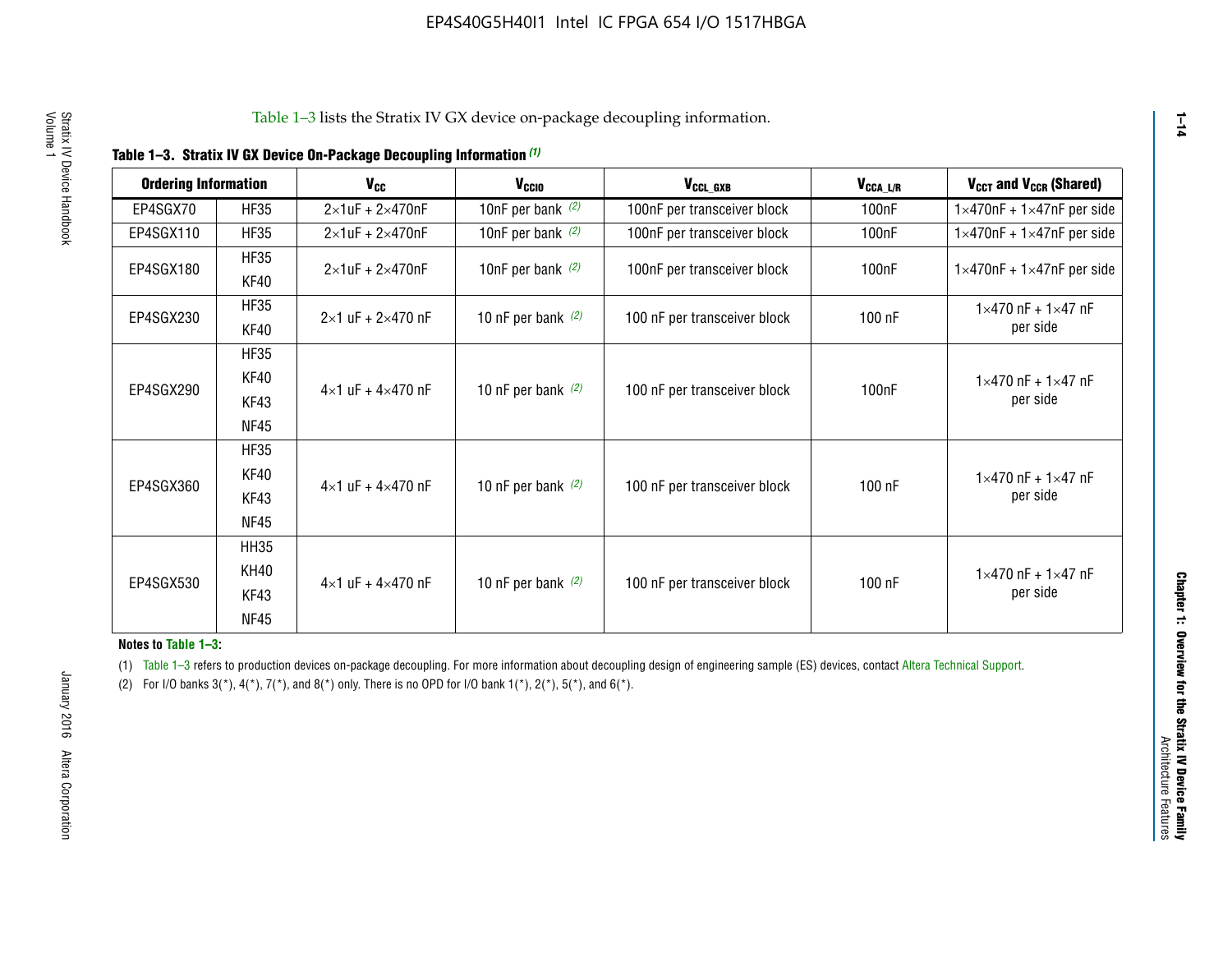#### Table 1–4 lists the Stratix IV E device features.

#### **Table 1–4. Stratix IV E Device Features**

| <b>Feature</b>                                      | <b>EP4SE230</b> |     | <b>EP4SE360</b>                          |              | <b>EP4SE530</b> |              |          | <b>EP4SE820</b> |            |  |
|-----------------------------------------------------|-----------------|-----|------------------------------------------|--------------|-----------------|--------------|----------|-----------------|------------|--|
| Package Pin Count                                   | 780             | 780 | 1152                                     | 1152         | 1517            | 1760         | 1152     | 1517            | 1760       |  |
| ALMs                                                | 91,200          |     | 141,440                                  |              | 212,480         |              |          | 325,220         |            |  |
| LEs                                                 | 228,000         |     | 353,600                                  |              | 531,200         |              |          | 813,050         |            |  |
| High-Speed LVDS<br>SERDES (up to<br>1.6 Gbps) $(1)$ | 56              | 56  | 88                                       | 88           | 112             | 112          | 88       | 112             | 132        |  |
| SPI-4.2 Links                                       | 3               | 3   | 4                                        | 4            |                 | 6            | 4        | 6               | 6          |  |
| <b>M9K Blocks</b><br>(256 x 36 bits)                | 1,235           |     | 1,248                                    |              | 1,280           |              |          | 1610            |            |  |
| M144K Blocks<br>(2048 x 72 bits)                    | 22              |     | 48                                       |              | 64              |              |          | 60              |            |  |
| <b>Total Memory</b><br>$(MLAB+M9K+$<br>M144K) Kb    | 17,133          |     | 22,564                                   |              | 27,376          |              |          | 33,294          |            |  |
| <b>Embedded Multipliers</b><br>$(18 \times 18)$ (2) | 1,288           |     | 1,040                                    |              | 1,024           |              |          | 960             |            |  |
| PLLs                                                | 4               | 4   | 8                                        | 8            | 12              | 12           | 8        | 12              | 12         |  |
| User I/Os $(3)$                                     | 488             | 488 | 744                                      | 744          | 976             | 976          | 744(4)   | 976 (4)         | 1120 $(4)$ |  |
| Speed Grade<br>(fastest to slowest)                 |                 |     | $-2, -3, -4$ $ -2, -3, -4$ $ -2, -3, -4$ | $-2, -3, -4$ | $-2, -3, -4$    | $-2, -3, -4$ | $-3, -4$ | $-3, -4$        | $-3, -4$   |  |

#### **Notes to Table 1–4:**

(1) The user I/O count from the pin-out files include all general purpose I/Os, dedicated clock pins, and dual purpose configuration pins. Transceiver pins and dedicated configuration pins are not included in the pin count.

(2) Four multiplier adder mode.

(3) Total pairs of high-speed LVDS SERDES take the lowest channel count of  $R_X/T_X$ .

(4) This data is preliminary.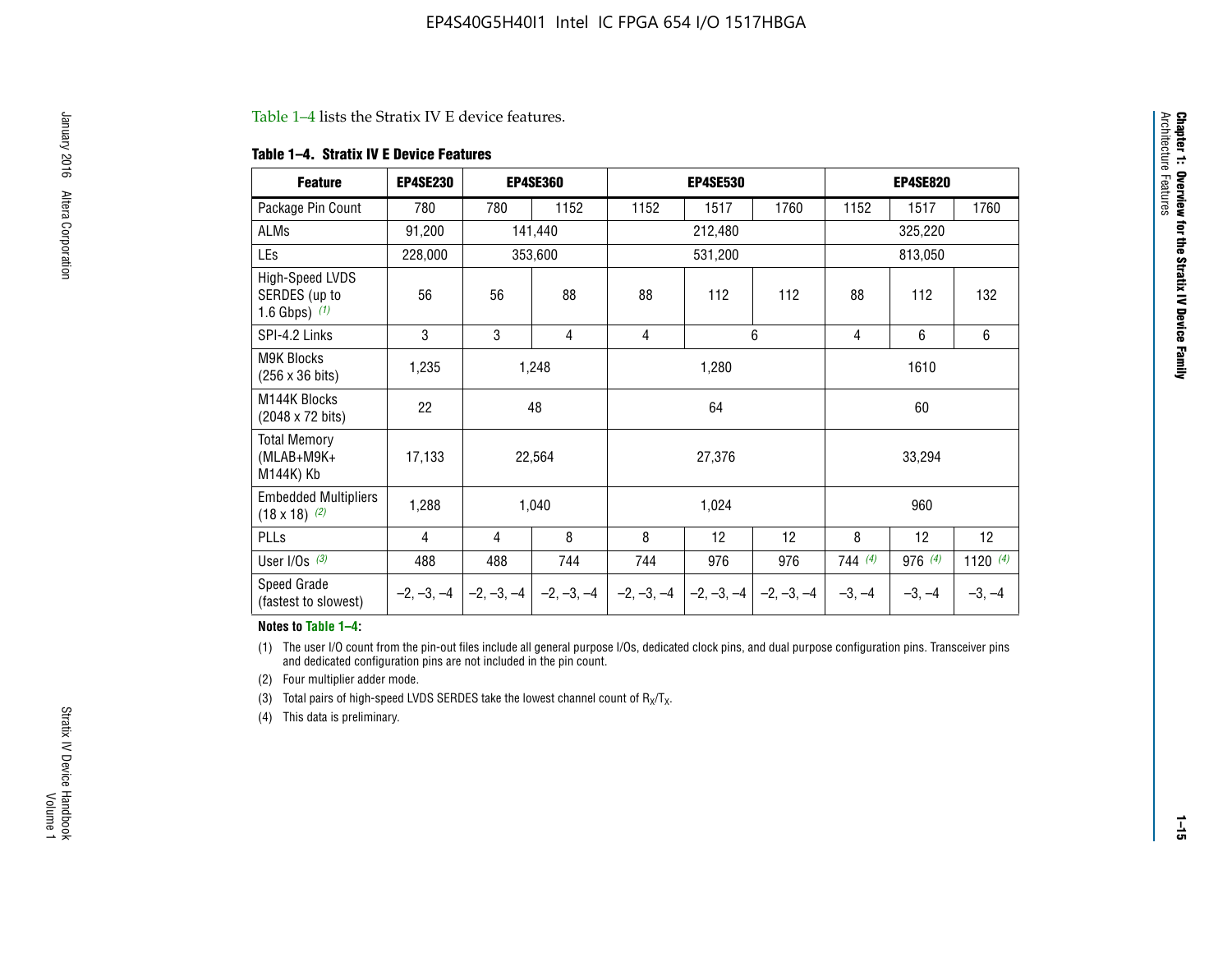Table 1–5 summarizes the Stratix IV E device package options.

| <b>Device</b> | <b>F780</b><br>$(29 \text{ mm} \times 29 \text{ mm})$ $(5)$ , $(6)$ | F1152<br>$(35 \text{ mm} \times 35 \text{ mm})$ $(5)$ $(7)$ | F <sub>1517</sub><br>$(40 \text{ mm} \times 40 \text{ mm})$ (7) | <b>F1760</b><br>$(42.5$ mm x 42.5 mm) $(7)$ |
|---------------|---------------------------------------------------------------------|-------------------------------------------------------------|-----------------------------------------------------------------|---------------------------------------------|
| EP4SE230      | F <sub>29</sub>                                                     |                                                             |                                                                 |                                             |
| EP4SE360      | H29 $(3)$                                                           | F35                                                         |                                                                 |                                             |
| EP4SE530      |                                                                     | H35 $(4)$                                                   | H40 $(4)$                                                       | F43                                         |
| EP4SE820      |                                                                     | H35 $(4)$                                                   | H40 $(4)$                                                       | F43                                         |

**Table 1–5. Stratix IV E Device Package Options** *(1)***,** *(2)*

#### **Notes to Table 1–5:**

(1) Device packages in the same column and marked under the same arrow sign have vertical migration capability.

(2) Use the Pin Migration Viewer in the Pin Planner to verify the pin migration compatibility when migrating devices. For more information, refer to *[I/O Management](http://www.altera.com/literature/hb/qts/qts_qii52013.pdf)* in the *Quartus II Handbook, Volume 2*.

(3) The 780-pin EP4SE360 device is available only in the 33 mm x 33 mm Hybrid flip chip package.

(4) The 1152-pin and 1517-pin for EP4SE530 and EP4SE820 devices are available only in the 42.5 mm x 42.5 mm Hybrid flip chip package.

(5) When migrating between hybrid and flip chip packages, there is an additional keep-out area. For more information, refer to the *[Package](http://www.altera.com/literature/ds/dspkg.pdf)  [Information Datasheet for Altera Devices](http://www.altera.com/literature/ds/dspkg.pdf)*.

(6) Devices listed in this column do not have on-package decoupling capacitors.

(7) Devices listed in this column have on-package decoupling capacitors. For more information about on-package decoupling capacitor value for each device, refer to Table 1–6.

Table 1–6 lists the Stratix IV E on-package decoupling information.

| Table 1–6. Stratix IV E Device On-Package Decoupling Information (1) |  |  |  |  |  |
|----------------------------------------------------------------------|--|--|--|--|--|
|----------------------------------------------------------------------|--|--|--|--|--|

|          | <b>Ordering Information</b> | <b>V<sub>cc</sub></b>               | <b>V<sub>CCIO</sub></b> |
|----------|-----------------------------|-------------------------------------|-------------------------|
| EP4SE360 | F35                         | $4 \times 1$ uF + $4 \times 470$ nF | 10 nF per bank          |
|          | H <sub>35</sub>             |                                     |                         |
| EP4SE530 | H40                         | $4 \times 1$ uF + $4 \times 470$ nF | 10 nF per bank          |
|          | F43                         |                                     |                         |
|          | H <sub>35</sub>             |                                     |                         |
| EP4SE820 | H40                         | $4 \times 1$ uF + $4 \times 470$ nF | 10 nF per bank          |
|          | F43                         |                                     |                         |

**Note to Table 1–6:**

(1) Table 1–6 refers to production devices on-package decoupling. For more information about decoupling design of engineering sample (ES) devices, contact [Altera Technical Support](http://mysupport.altera.com/eservice/login.asp).

Table 1–7 lists the Stratix IV GT device features.

| <b>Feature</b>                       | <b>EP4S40G2</b> | <b>EP4S40G5</b> | <b>EP4S100G2</b> | <b>EP4S100G3</b> | <b>EP4S100G4</b> | <b>EP4S100G5</b> |         |
|--------------------------------------|-----------------|-----------------|------------------|------------------|------------------|------------------|---------|
| Package Pin Count                    | 1517            | 1517            | 1517             | 1932             | 1932             | 1517             | 1932    |
| <b>ALMs</b>                          | 91,200          | 212,480         | 91,200           | 116,480          | 141,440          |                  | 212.480 |
| LEs                                  | 228,000         | 531,200         | 228,000          | 291,200          | 353,600          |                  | 531,200 |
| <b>Total Transceiver</b><br>Channels | 36              | 36              | 36               | 48               | 48               | 36               | 48      |

**Table 1–7. Stratix IV GT Device Features (Part 1 of 2)**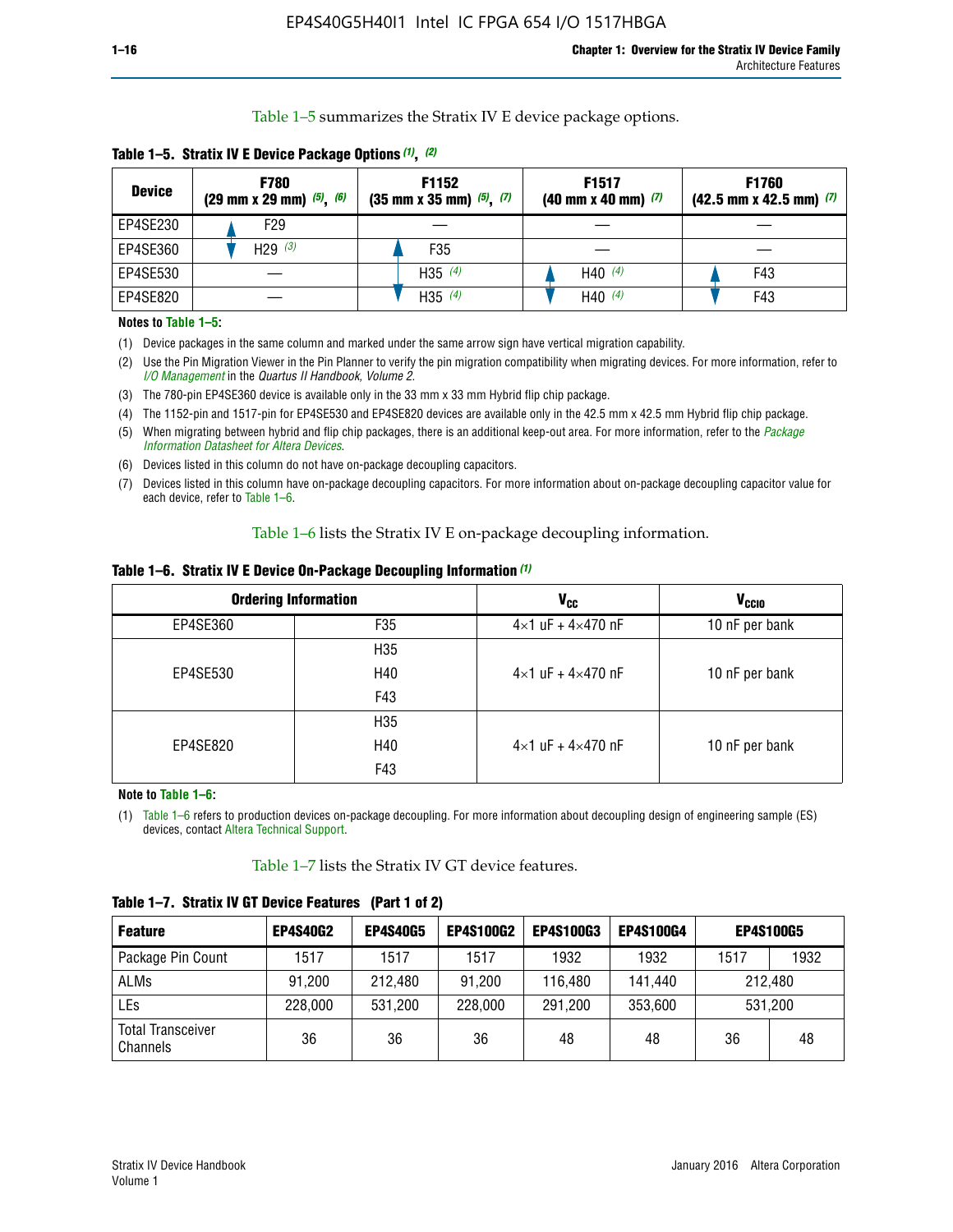#### **Table 1–7. Stratix IV GT Device Features (Part 2 of 2)**

| <b>Feature</b>                                                              | <b>EP4S40G2</b> | <b>EP4S40G5</b> | <b>EP4S100G2</b> | <b>EP4S100G3</b> | <b>EP4S100G4</b> | <b>EP4S100G5</b> |                           |
|-----------------------------------------------------------------------------|-----------------|-----------------|------------------|------------------|------------------|------------------|---------------------------|
| 10G Transceiver<br>Channels<br>(600 Mbps - 11.3 Gbps<br>with PMA + PCS)     | 12              | 12              | 24               | 24               | 24               | 24               | 32                        |
| 8G Transceiver<br>Channels<br>(600 Mbps - 8.5 Gbps<br>with PMA + PCS) $(1)$ | 12              | 12              | $\pmb{0}$        | 8                | 8                | $\mathbf 0$      | 0                         |
| PMA-only CMU<br>Channels<br>(600 Mbps- 6.5 Gbps)                            | 12              | 12              | 12               | 16               | 16               | 12               | 16                        |
| PCIe hard IP Blocks                                                         | $\overline{2}$  | $\overline{2}$  | $\overline{2}$   | $\overline{4}$   | $\overline{4}$   | $\overline{2}$   | $\overline{4}$            |
| <b>High-Speed LVDS</b><br><b>SERDES</b><br>(up to 1.6 Gbps) $(2)$           | 46              | 46              | 46               | 47               | 47               | 46               | 47                        |
| SP1-4.2 Links                                                               | $\overline{2}$  | $\overline{2}$  | $\overline{2}$   | $\overline{2}$   | $\overline{2}$   | $\overline{2}$   | $\overline{2}$            |
| <b>M9K Blocks</b><br>(256 x 36 bits)                                        | 1,235           | 1,280           | 1,235            | 936              | 1,248            |                  | 1,280                     |
| M144K Blocks<br>(2048 x 72 bits)                                            | 22              | 64              | 22               | 36               | 48               |                  | 64                        |
| Total Memory (MLAB +<br>M9K + M144K) Kb                                     | 17,133          | 27,376          | 17,133           | 17,248           | 22,564           |                  | 27,376                    |
| <b>Embedded Multipliers</b><br>$18 \times 18^{(3)}$                         | 1,288           | 1,024           | 1,288            | 832              | 1,024            |                  | 1,024                     |
| PLLs                                                                        | 8               | 8               | 8                | 12               | 12               | 8                | 12                        |
| User I/Os $(4)$ , $(5)$                                                     | 654             | 654             | 654              | 781              | 781              | 654              | 781                       |
| Speed Grade<br>(fastest to slowest)                                         | $-1, -2, -3$    | $-1, -2, -3$    | $-1, -2, -3$     | $-1, -2, -3$     | $-1, -2, -3$     |                  | $-1, -2, -3$ $-1, -2, -3$ |

**Notes to Table 1–7:**

(1) You can configure all 10G transceiver channels as 8G transceiver channels. For example, the EP4S40G2F40 device has twenty-four 8G transceiver channels and the EP4S100G5F45 device has thirty-two 8G transceiver channels.

(2) Total pairs of high-speed LVDS SERDES take the lowest channel count of  $R_X/T_X$ .

(3) Four multiplier adder mode.

(4) The user I/O count from the pin-out files include all general purpose I/Os, dedicated clock pins, and dual purpose configuration pins. Transceiver pins and dedicated configuration pins are not included in the pin count.

(5) This data is preliminary.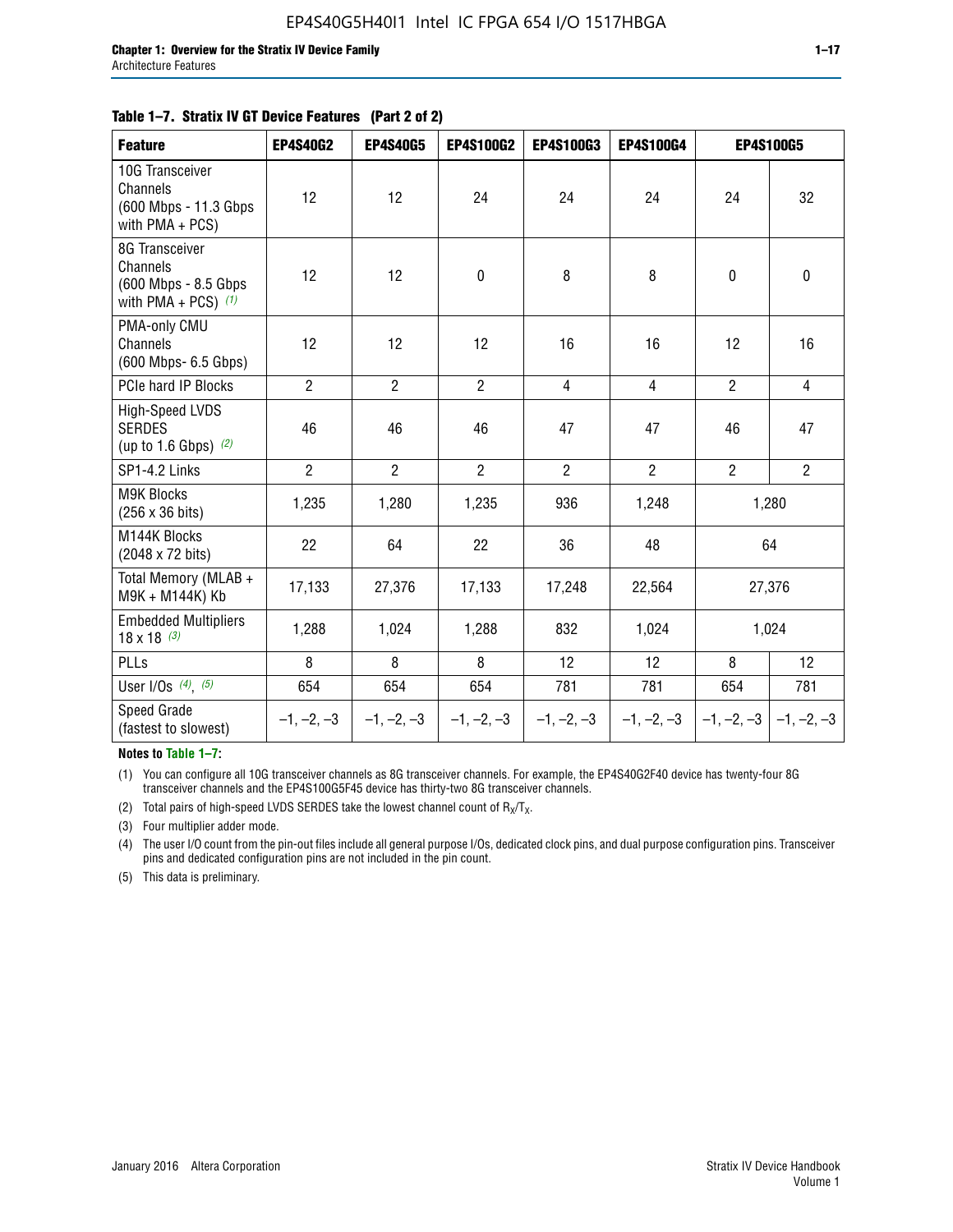Table 1–8 lists the resource counts for the Stratix IV GT devices.

| <b>Device</b>                      | <b>1517 Pin</b><br><b>1932 Pin</b><br>$(40 \text{ mm} \times 40 \text{ mm})$ (3)<br>(45 mm x 45 mm) |     |  |
|------------------------------------|-----------------------------------------------------------------------------------------------------|-----|--|
| <b>Stratix IV GT 40 G Devices</b>  |                                                                                                     |     |  |
| EP4S40G2                           | F40                                                                                                 |     |  |
| EP4S40G5                           | H40 $(4)$ , $(5)$                                                                                   |     |  |
| <b>Stratix IV GT 100 G Devices</b> |                                                                                                     |     |  |
| EP4S100G2                          | F40                                                                                                 |     |  |
| EP4S100G3                          |                                                                                                     | F45 |  |
| EP4S100G4                          |                                                                                                     | F45 |  |
| EP4S100G5                          | (4)<br>(5)<br>H40                                                                                   | F45 |  |

#### **Notes to Table 1–8:**

(1) This table represents pin compatability; however, it does not include hard IP block placement compatability.

- (2) Devices under the same arrow sign have vertical migration capability.
- (3) When migrating between hybrid and flip chip packages, there is an additional keep-out area. For more information, refer to the *[Altera Device Package Information Data Sheet](http://www.altera.com/literature/ds/dspkg.pdf)*.
- (4) EP4S40G5 and EP4S100G5 devices with 1517 pin-count are only available in 42.5-mm x 42.5-mm Hybrid flip chip packages.
- (5) If you are using the hard IP block, migration is not possible.

Table 1–9 lists the Stratix IV GT on-package decoupling information.

**Table 1–9. Stratix IV GT Device On-Package Decoupling Information** *(1)*

| <b>Ordering</b><br><b>Information</b> | Vcc                                 | <b>V<sub>CCIO</sub></b> | V <sub>CCL GXB</sub>            | V <sub>CCA L/R</sub> | V <sub>CCT L/R</sub> | V <sub>CCR_L/R</sub> |
|---------------------------------------|-------------------------------------|-------------------------|---------------------------------|----------------------|----------------------|----------------------|
| EP4S40G2F40                           | $2 \times 1$ uF + $2 \times 470$ nF | 10 nF per bank $(2)$    | 100 nF per<br>transceiver block | $100$ nF             | $100$ nF             | $100$ nF             |
| EP4S100G2F40                          |                                     |                         |                                 |                      |                      |                      |
| EP4S100G3F45                          |                                     | 10 nF per bank $(2)$    | 100 nF per<br>transceiver block | $100$ nF             | $100$ nF             | $100$ nF             |
| EP4S100G4F45                          | $4\times1$ uF + $4\times470$ nF     |                         |                                 |                      |                      |                      |
| EP4S40G5H40                           |                                     |                         |                                 |                      |                      |                      |
| EP4S100G5H40                          |                                     |                         |                                 |                      |                      |                      |
| EP4S100G5F45                          |                                     |                         |                                 |                      |                      |                      |

**Notes to Table 1–9:**

(1) Table 1–9 refers to production devices on-package decoupling. For more information about decoupling design of engineering sample (ES) devices, contact [Altera Technical Support](http://mysupport.altera.com/eservice/login.asp).

(2) For I/O banks  $3(*)$ ,  $4(*)$ ,  $7(*)$ , and  $8(*)$  only. There is no OPD for I/O bank  $1(*)$ ,  $2(*)$ ,  $5(*)$ , and  $6(*)$ .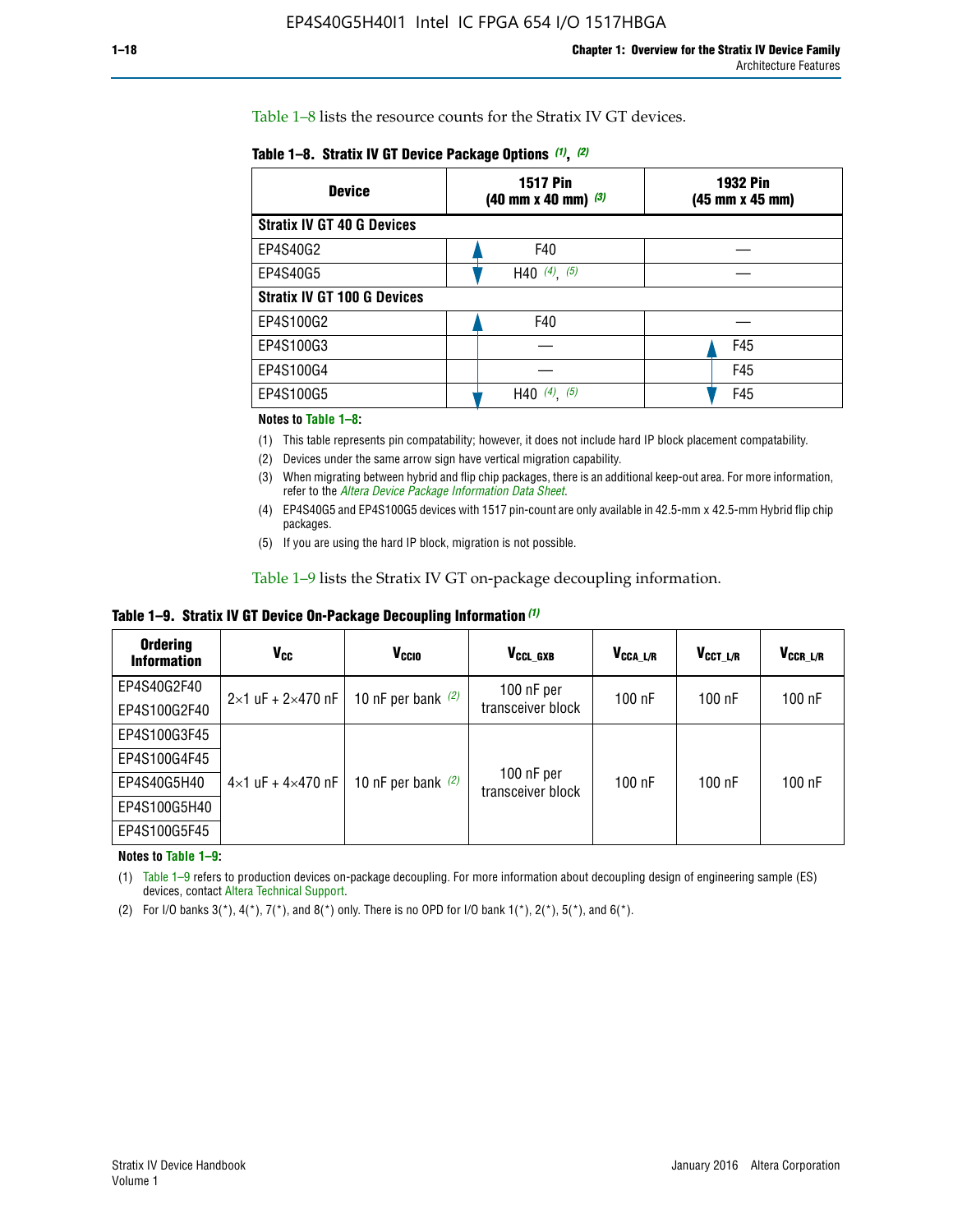# **Integrated Software Platform**

The Quartus II software provides an integrated environment for HDL and schematic design entry, compilation and logic synthesis, full simulation and advanced timing analysis, SignalTap II Logic Analyzer, and device configuration of Stratix IV designs. The Quartus II software provides the MegaWizard<sup> $M$ </sup> Plug-In Manager user interface to generate different functional blocks, such as memory, PLL, and digital signal processing logic. For transceivers, the Quartus II software provides the ALTGX MegaWizard Plug-In Manager interface that guides you through configuration of the transceiver based on your application requirements.

The Stratix IV GX and GT transceivers allow you to implement low-power and reliable high-speed serial interface applications with its fully reconfigurable hardware, optimal signal integrity, and integrated Quartus II software platform.

For more information about the QuarJanuary2016tus II software features, refer to the *[Quartus II Handbook](http://www.altera.com/literature/lit-qts.jsp)*.

# **Ordering Information**

This section describes the Stratix IV E, GT, and GX devices ordering information. Figure 1–4 shows the ordering codes for Stratix IV GX and E devices.



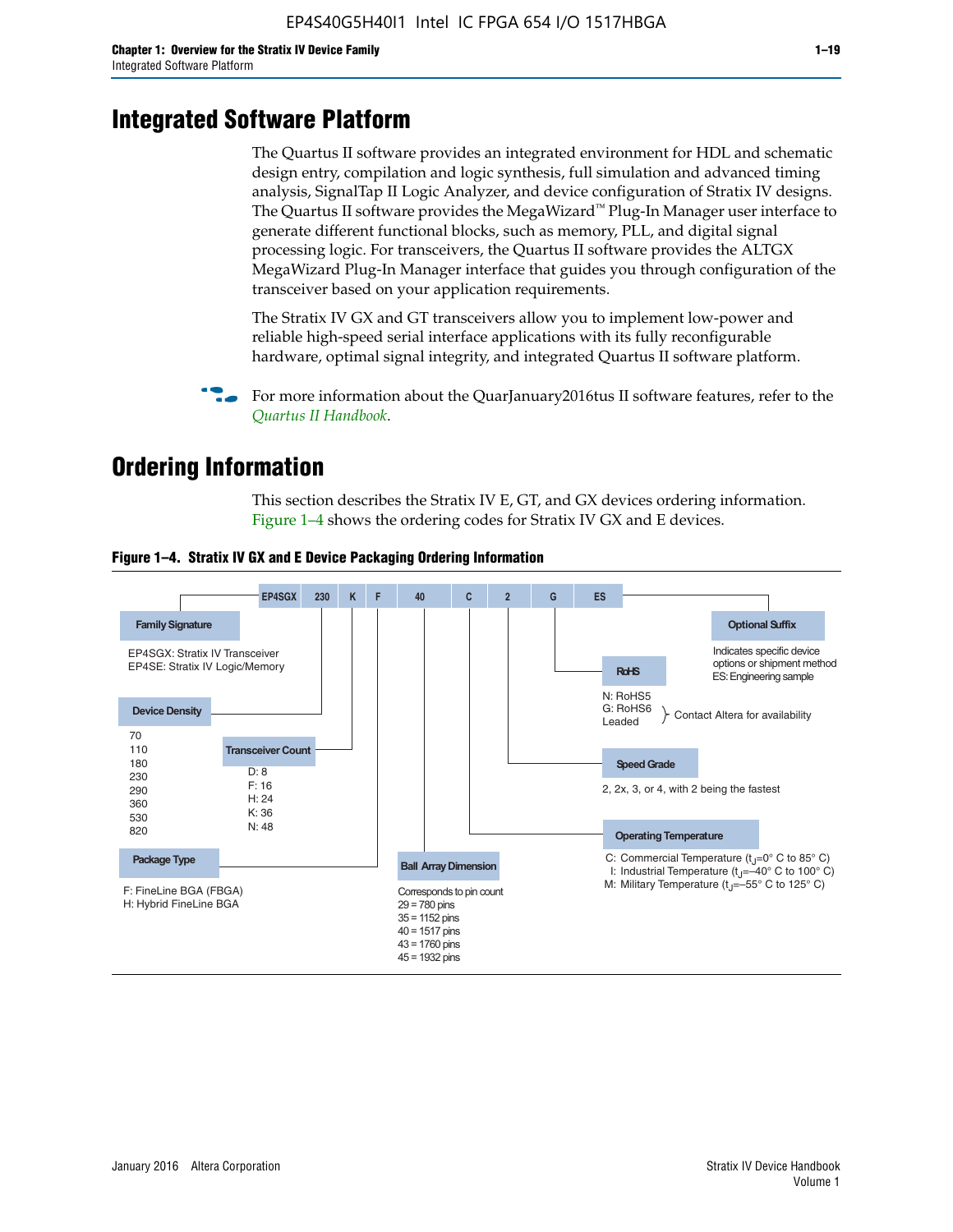Figure 1–5 shows the ordering codes for Stratix IV GT devices.





# **Document Revision History**

Table 1–10 lists the revision history for this chapter.

|  | Table 1–10. Document Revision History (Part 1 of 2) |  |  |
|--|-----------------------------------------------------|--|--|
|--|-----------------------------------------------------|--|--|

| <b>Date</b>       | <b>Version</b> | <b>Changes</b>                                              |
|-------------------|----------------|-------------------------------------------------------------|
| January 2016      | 3.5            | ■ Updated Figure 1–4 with new RoHS information              |
| September 2012    | 3.4            | ■ Updated Table 1–1 to close FB $#30986$ .                  |
|                   |                | Updated Table $1-2$ and Table $1-5$ to close FB $\#31127$ . |
| June 2011         | 3.3            | $\blacksquare$ Added military temperature to Figure 1–4.    |
| February 2011     | 3.2            | ■ Updated Table 1–7 and Table 1–8.                          |
|                   |                | $\blacksquare$ Applied new template.                        |
|                   |                | Minor text edits.                                           |
| <b>March 2010</b> |                | <b>Updated Table 1–1, Table 1–2, and Table 1–7.</b>         |
|                   | 3.1            | <b>U</b> Updated Figure 1–3.                                |
|                   |                | ■ Updated the "Stratix IV GT Devices" section.              |
|                   |                | Added two new references to the Introduction section.       |
|                   |                | Minor text edits.                                           |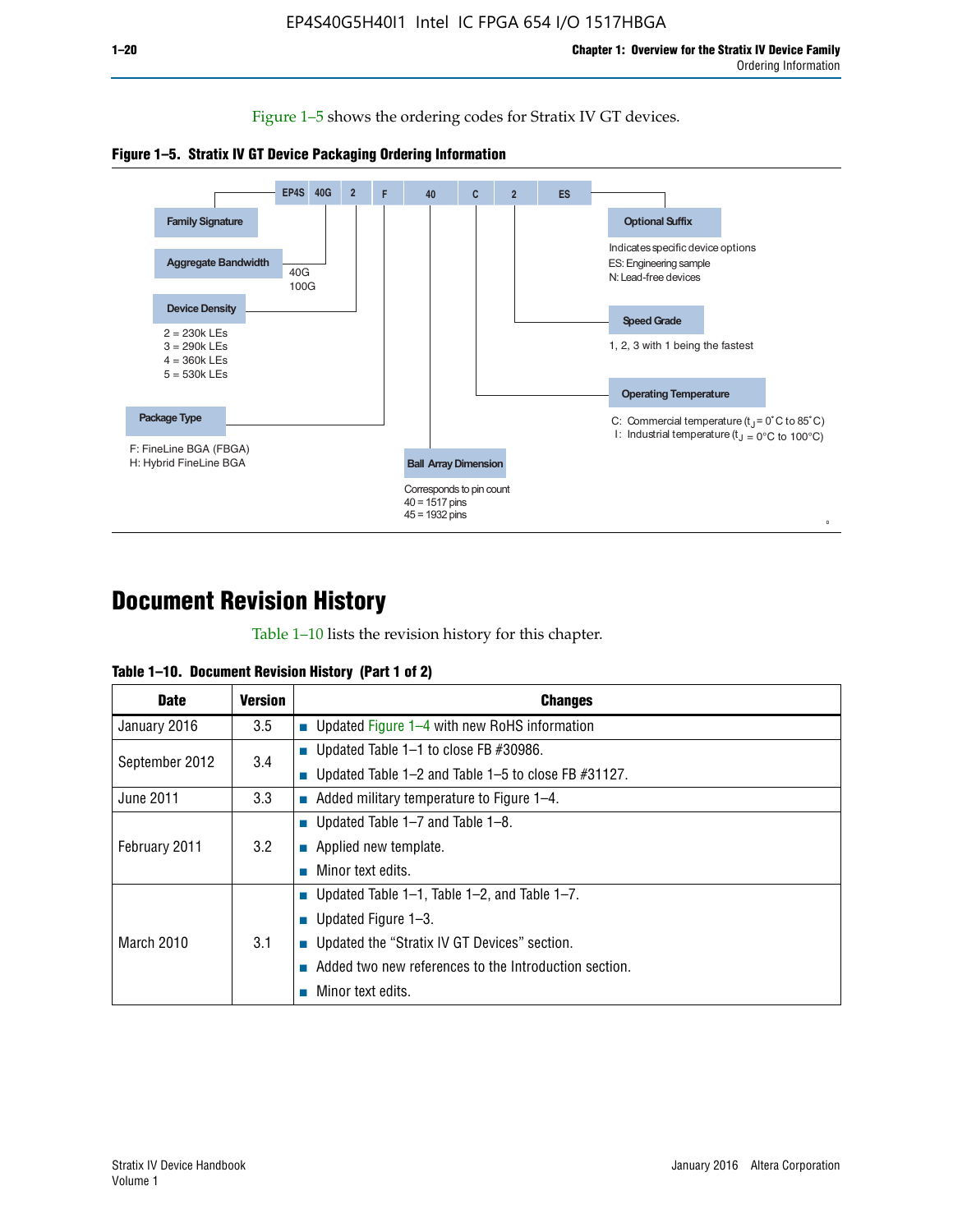## **Table 1–10. Document Revision History (Part 2 of 2)**

| <b>Date</b>      | <b>Version</b> | <b>Changes</b>                                                                                                                                                                                                                                                                    |  |
|------------------|----------------|-----------------------------------------------------------------------------------------------------------------------------------------------------------------------------------------------------------------------------------------------------------------------------------|--|
| November 2009    | 3.0            | ■ Updated the "Stratix IV Device Family Overview", "Feature Summary", "Stratix IV GT<br>Devices", "High-Speed Transceiver Features", "FPGA Fabric and I/O Features", "Highest<br>Aggregate Data Bandwidth", "System Integration", and "Integrated Software Platform"<br>sections. |  |
|                  |                | $\blacksquare$ Added Table 1-3, Table 1-6, and Table 1-9.                                                                                                                                                                                                                         |  |
|                  |                | $\blacksquare$ Updated Table 1-1, Table 1-2, Table 1-4, Table 1-5, Table 1-7, and Table 1-8.                                                                                                                                                                                      |  |
|                  |                | ■ Updated Figure 1–3, Figure 1–4, and Figure 1–5.                                                                                                                                                                                                                                 |  |
|                  |                | $\blacksquare$ Minor text edits.                                                                                                                                                                                                                                                  |  |
| <b>June 2009</b> | 2.4            | $\blacksquare$ Updated Table 1-1.                                                                                                                                                                                                                                                 |  |
|                  |                | Minor text edits.                                                                                                                                                                                                                                                                 |  |
|                  |                | $\blacksquare$ Added Table 1–5, Table 1–6, and Figure 1–3.                                                                                                                                                                                                                        |  |
|                  |                | $\blacksquare$ Updated Figure 1-5.                                                                                                                                                                                                                                                |  |
| April 2009       | 2.3            | Updated Table $1-1$ , Table $1-2$ , Table $1-3$ , and Table $1-4$ .                                                                                                                                                                                                               |  |
|                  |                | ■ Updated "Introduction", "Feature Summary", "Stratix IV GX Devices", "Stratix IV GT<br>Devices", "Architecture Features", and "FPGA Fabric and I/O Features"                                                                                                                     |  |
|                  | 2.2            | ■ Updated "Feature Summary", "Stratix IV GX Devices", "Stratix IV E Device", "Stratix IV<br>GT Devices", "Signal Integrity"                                                                                                                                                       |  |
| March 2009       |                | Removed Tables 1-5 and 1-6                                                                                                                                                                                                                                                        |  |
|                  |                | Updated Figure 1-4                                                                                                                                                                                                                                                                |  |
|                  |                | ■ Updated "Introduction", "Feature Summary", "Stratix IV Device Diagnostic Features",<br>"Signal Integrity", "Clock Networks", "High-Speed Differential I/O with DPA and Soft-<br>CDR", "System Integration", and "Ordering Information" sections.                                |  |
|                  |                | Added "Stratix IV GT 100G Devices" and "Stratix IV GT 100G Transceiver Bandwidth"<br>sections.                                                                                                                                                                                    |  |
| March 2009       | 2.1            | <b>Updated Table 1–1, Table 1–2, Table 1–3, and Table 1–4.</b>                                                                                                                                                                                                                    |  |
|                  |                | $\blacksquare$ Added Table 1-5 and Table 1-6.                                                                                                                                                                                                                                     |  |
|                  |                | ■ Updated Figure $1-3$ and Figure $1-4$ .                                                                                                                                                                                                                                         |  |
|                  |                | $\blacksquare$ Added Figure 1-5.                                                                                                                                                                                                                                                  |  |
|                  |                | Removed "Referenced Documents" section.                                                                                                                                                                                                                                           |  |
| November 2008    |                | Updated "Feature Summary" on page 1-1.                                                                                                                                                                                                                                            |  |
|                  |                | ■ Updated "Stratix IV Device Diagnostic Features" on page 1-7.                                                                                                                                                                                                                    |  |
|                  | 2.0            | Updated "FPGA Fabric and I/O Features" on page 1-8.                                                                                                                                                                                                                               |  |
|                  |                | $\blacksquare$ Updated Table 1-1.                                                                                                                                                                                                                                                 |  |
|                  |                | Updated Table 1-2.                                                                                                                                                                                                                                                                |  |
|                  |                | Updated "Table 1-5 shows the total number of transceivers available in the Stratix IV GT<br>Device." on page 1-15.                                                                                                                                                                |  |
| <b>July 2008</b> | 1.1            | Revised "Introduction".                                                                                                                                                                                                                                                           |  |
| May 2008         | 1.0            | Initial release.                                                                                                                                                                                                                                                                  |  |